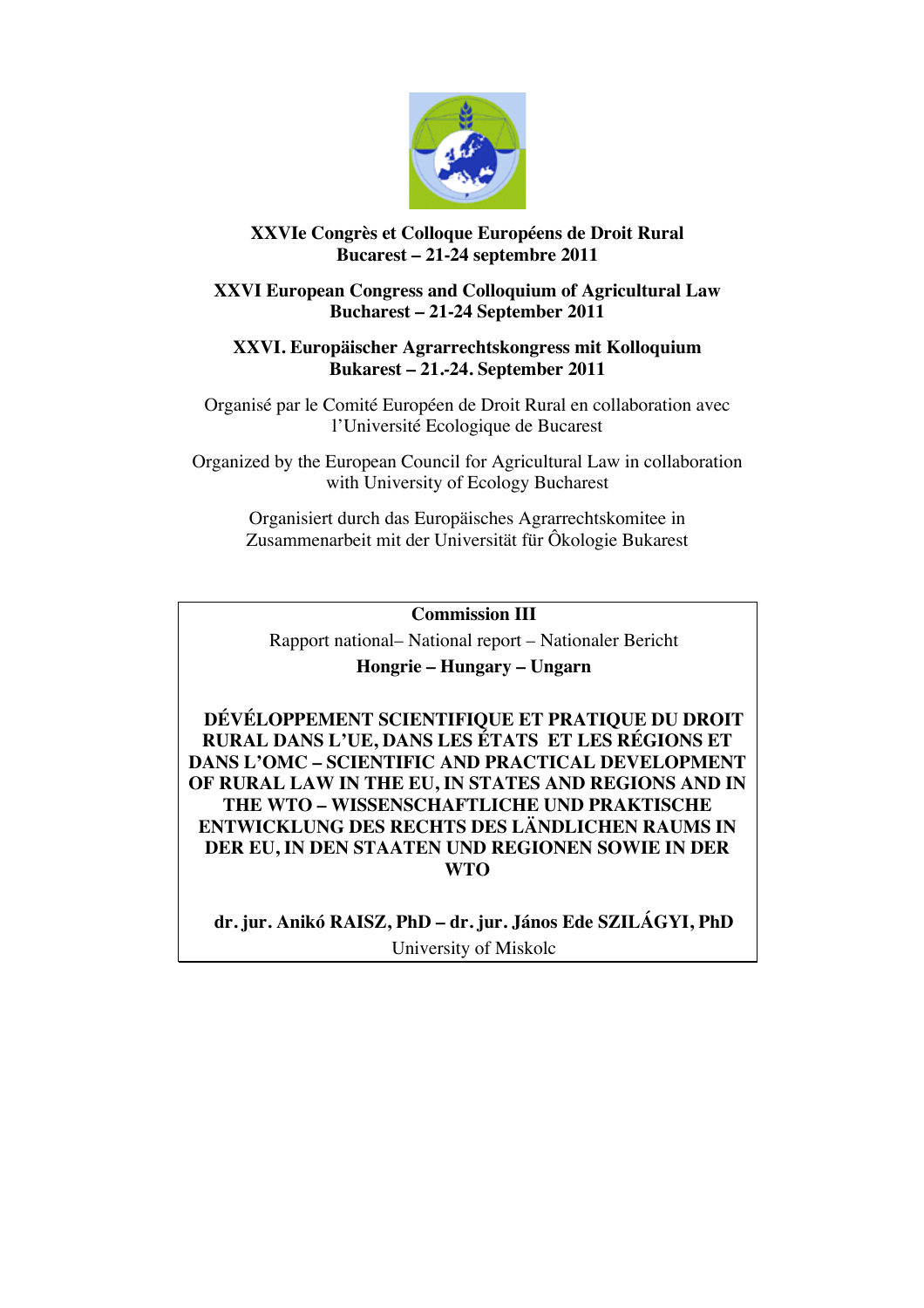### **Summary**

The changes in agricultural policy as well as in agricultural law having occurred in Hungary cannot be understood without factors (reasons) beyond agricultural policy. The most important reason beyond agricultural policy having caused serious changes in agricultural law is that Hungary has not managed to take advantage of its accession to the EU. On the contrary, the disadvantages of the EU accession (2004) conjoined with problems that Hungary was incapable of solving since the politicaleconomical change of systems in  $1989-1990$ .<sup>1</sup> In 2010, the majority of the country's voters understood that the main reason for our resultlessness lays in ourselves and understood that it is us Hungarians who have to set things right about our own country, including its agriculture. For this purpose, in 2010 the coalition governing for the past eight years was replaced by the party alliance who gained in the democratic elections (!) a two-thirds parliamentary majority.

The greatest change was that the new Hungarian Parliament adopted a *new Constitution* entering into force on January 1, 2012. In the new Constitution of Hungary there are several dispositions dealing with agriculture. The most significant provisions are the following:

*Article XX* of the new Constitution guarantees the right to physical and psychic health. According to further provisions contained in Article XX, Hungary helps to give effect to this right among others through GMO-free agriculture, guaranteeing the access to healthy food and drinking water, as well as the protection of the environment. This provision of the Constitution closes a long debate in Hungary. That is, whether GMOs are harmful to the environment and human health. Although the Constitution does not come to a decision, defines the country basically as a GMO-free area. In the background of this provision may be the recognition that as a significant part of the European consumers opposes the GMO products, Hungary may profit economically from producing provably GMO-free agricultural products.

<sup>|&</sup>lt;br>|<br>| <sup>1</sup> This research was carried out as part of the TAMOP-4.2.1.B-10/2/KONV-2010-0001 project with support by the European Union, co-financed by the European Social Fund.

 $\gamma$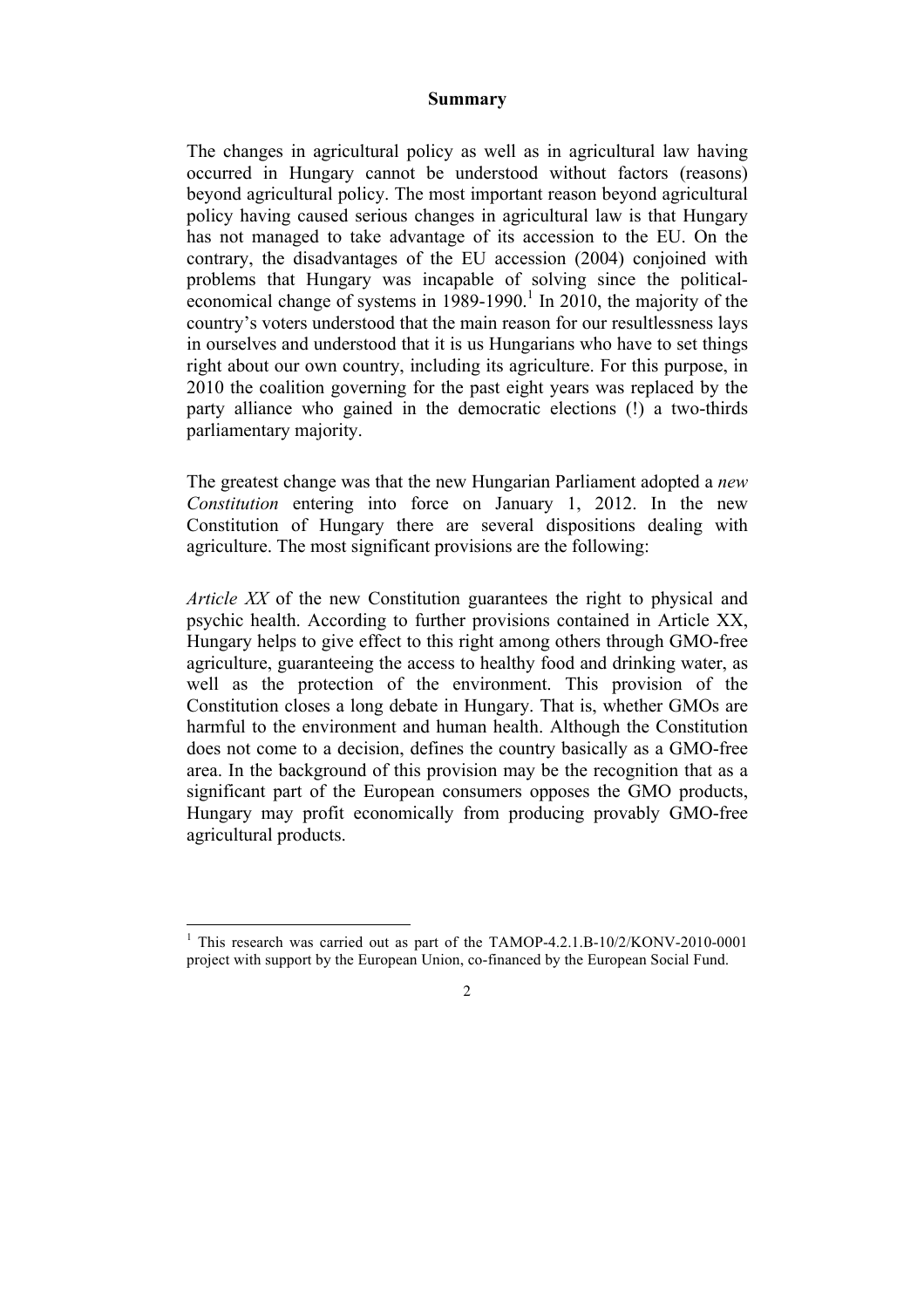Another important provision (*Article P*) of the new Constitution says that 'Protection and preservation for future generations of natural resources, especially arable land, forests and drinking water supplies, biological diversity, including the native flora and fauna as well as cultural values which all form part of the common national heritage is an obligation of the state and all others.' Interesting is that this provision provides a distinguished protection to natural resources and biological diversity.

Unfortunately, the past twenty years' agricultural and rural development policy lacked a comprehensive concept when trying to deal with agricultural and rural issues. Therefore, beside the new Constitution, the Hungarian government began to work out a National Rural Development Strategy. Expectedly, this will be adopted by the Parliament in autumn 2011. According to the authors of the strategy, the case of rural areas needs a comprehensive approach. Therefore, the National Rural Development Strategy provides – instead of a differentiated, sometimes even conflicting sectorial approach – a common strategic frame based on the relationship between the specialities for (a) rural development, (b) natural and environmental protection, water issues, (c) agricultural economy, as well as (d) food chain and food processing.

One of the events having the most far-reaching consequences of the examined period was when the EU Commission agreed that Hungary could maintain until 2014 the provisional regulation restricting for foreigners the purchase of agricultural lands. Besides this, the Hungarian regulation on agricultural lands stands before a major change. Presumably the regulation that until now concentrated on agricultural lands has to focus in the future on agricultural holdings. Hopefully this regulation is going to be eligible to reach the objectives declared in the National Rural Development Strategy.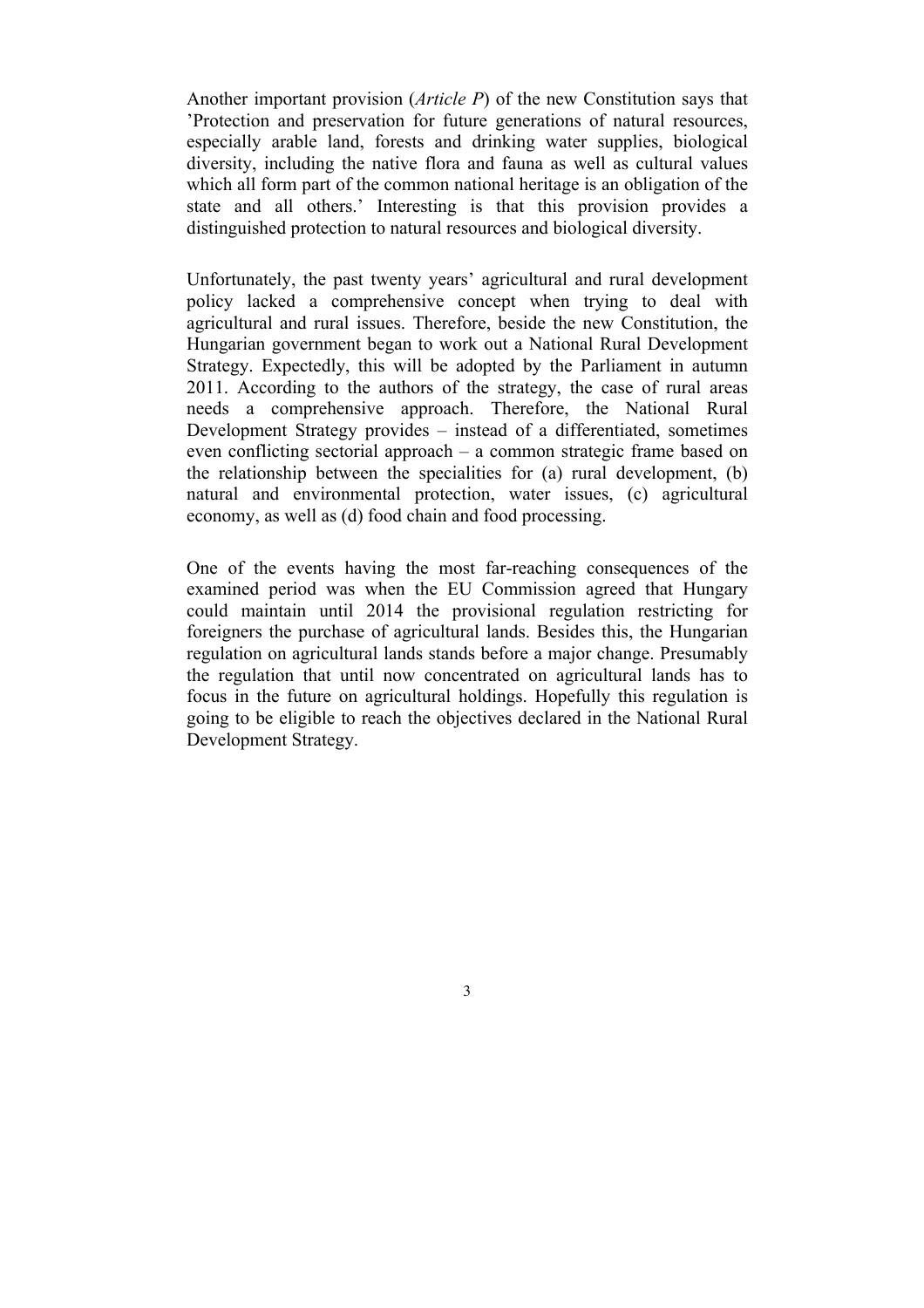#### Introduction

I. Explanatory note to the study.<sup>2</sup> With regard to the fact that in the different legal systems the legal material subject to examination has several names (*Agrarrecht, rural law, agricultural law, droit agraire, droit rural*), the authors of the present study deem it important to determine what this field – in the following referred to as 'agricultural law' – means in the Hungarian law.<sup>3</sup>

The Hungarian agricultural lawyers understand basically three – interrelated – phenomena under agricultural law ('agrárjog'). First, agricultural legal norms, second, agricultural jurisprudence as a branch of social sciences, and third, agricultural law as a discipline during university studies. In Hungary, the third approach raises the least debates.

In 2005, at the National Conference of Agricultural Lawyers, the discipline of agricultural law and the fields of agricultural law have been determined (five out of the six then existing departments teaching agricultural law signed the resolution).<sup>4</sup> According to the concept in force until today, the followings may be determined:

'1/ The participants of the Conference defined agricultural law as a mixed legal field that includes in a specific way the institutions of both private and public law, and that is also particular and original in its subject.

2/ It is beyond doubt that the discipline of agricultural law is significant in the undergraduate legal education, especially as to the European Union membership of the Republic of Hungary, as in the law of the European Union the agricultural legal institutions are of outstanding importance. These institutions differ namely to such an extent from other fields of the European Union's public law that the undergraduate law students may only learn it in the frame of a special discipline. Agricultural law contains furthermore important institutions complementing civil law, administrative law, financial law, European law and environmental law.

3/ Within agricultural law, we deem the following legal institutions to be especially important:

 $\frac{1}{2}$  $2$  This research was carried out as part of the TAMOP-4.2.1.B-10/2/KONV-2010-0001 project with support by the European Union, co-financed by the European Social Fund. <sup>3</sup>

For a further analysis of the present problem in English see the following article: SZILÁGYI János Ede: The dogmatics of agricultural law in Hungary from an aspect of EC law. *European Integration Studies*, 2009/1, pp 41-55. Source (1.6.2011):

http://www.matarka.hu/koz/ISSN\_1588-6735/GTK\_vol\_7\_no\_1\_2009\_eng/ISSN\_1588- 6735\_vol\_7\_no\_1\_2009\_eng\_041-055.pdf <sup>4</sup>

<sup>&</sup>lt;sup>4</sup> See the *Resolution of the National Conference of Agricultural Lawyers on the Standard Conception concerning Agricultural Law as a Discipline of Legal Education* (Miskolc, 14.1.2005).

<sup>4</sup>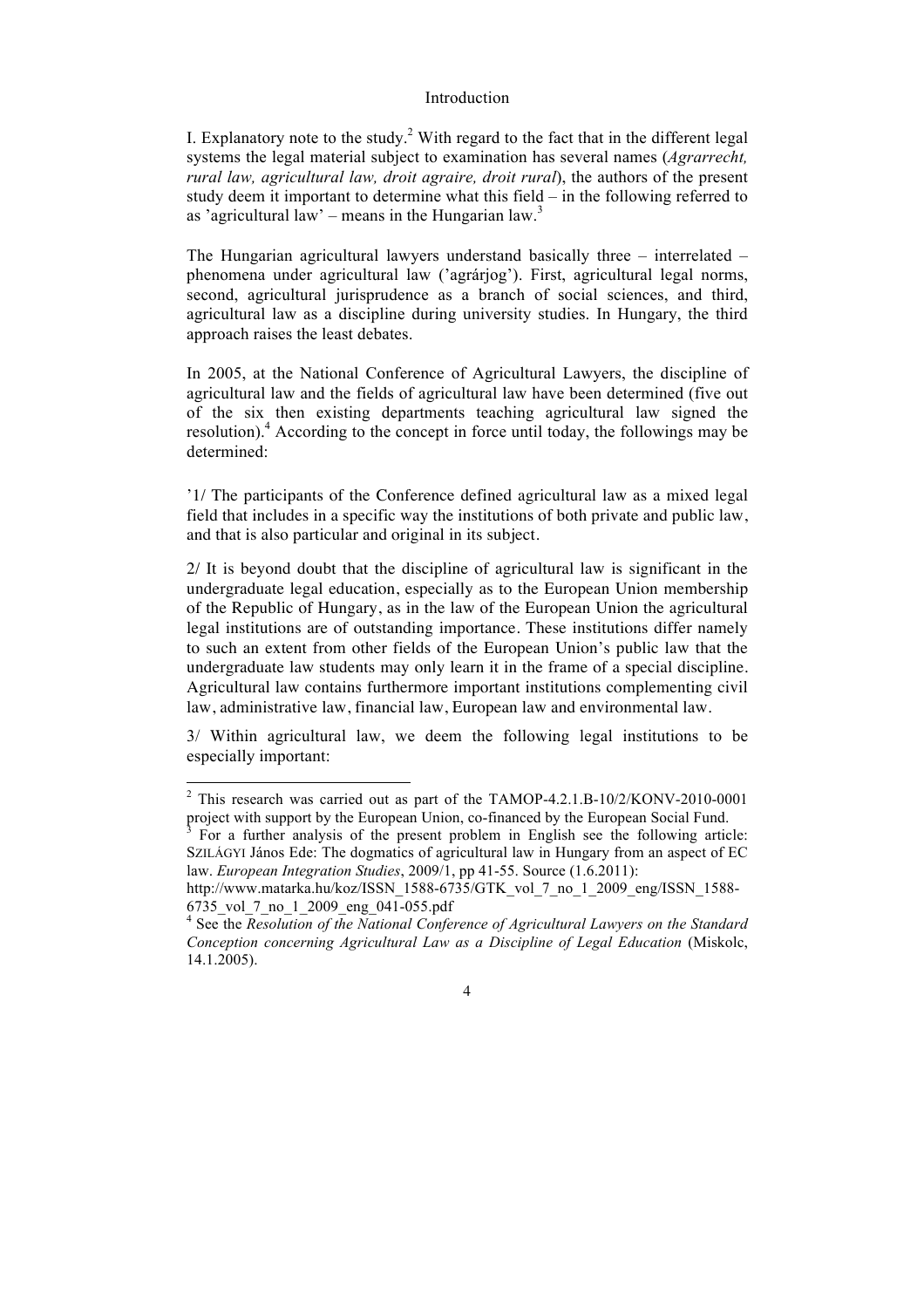**-** the common agricultural and rural development law of the EU;

- **-** ownership, use, succession and trade of agricultural lands;
- **-** agricultural landregisters;
- **-** agricultural contracts;
- **-** definition and types of agricultural holdings;
- **-** definition and production of agricultural products
- **-** provisions of agricultural administrations;
- **-** system of agricultural administration;
- **-** agricultural financial system;
- **-** food law.'

It is important to mention that the notions 'agricultural law' or 'agricultural policy' in the frame of the Hungarian regulation basically include forestry as well as fisheries. According to our experience, these often differentiate namely from other fields of agriculture.

Scholars have nevertheless developed differring concepts on the two other approaches (i.e. agricultural legal norms and agricultural jurisprudence).<sup>5</sup> To go into the details in this regard is not possible within the frame of this study. We may establish though altogether that the most wide-spread method among Hungarian scholars for determining agricultural law is through determining its regulated objects.

The objects are typically the following: agricultural holding, agricultural producer, agricultural activity, agricultural product, foodstuff, rural area.6

II. Reorganisation of the Hungarian agricultural law (since 2010): In order to be able to understand the changes having occurred in recent years and expected to happen in the upcoming ones in Hungary, we deem it necessary to present the following explanations.

II.1. The changes in agricultural policy as well as in agricultural law having occurred in Hungary cannot be understood without factors (reasons) beyond

<sup>5</sup> KURUCZ Mihály: Agricultural law's subject, concept, axioms and system. *Journal of Agricultural and Environmental Law*, 2007/2, pp 41-84; TANKA Endre: Transformation of Hungarian Agricultural Law (1985/1990-2005). In: JAKAB András – TAKÁCS Péter – TATHAM, Allan F. (edit.): *The Transformation of the Hungarian Legal Order 1985-2005*. The Netherlands, 2007, Kluwer Law International, pp 391-394; CSÁK Csilla: Az agrárjog rendszerbeli sajátosságai és fejlődési tendenciái. In: MISKOLCZI BODNÁR Péter (edit.): *A Civilisztika fejlődéstörténete*. Miskolc, 2006, Bíbor Publisher, pp 75-91; FODOR László: *Agrárjog*. Debrecen, 2005, Kossuth University Publisher, pp 9-54; HORVÁTH Gergely: A környezetjog és az agrárjog közeledése, találkozása és metszete a magyar jogrendszerben. *Állam- és Jogtudomány*, 2007/2, pp 333-355. <sup>6</sup>

 $6$  On the definition of the subjects of agricultural legislation, see SZILÁGYI: The dogmatics of agricultural law in Hungary from an aspect of EC law. *Op. cit.* pp 48-55.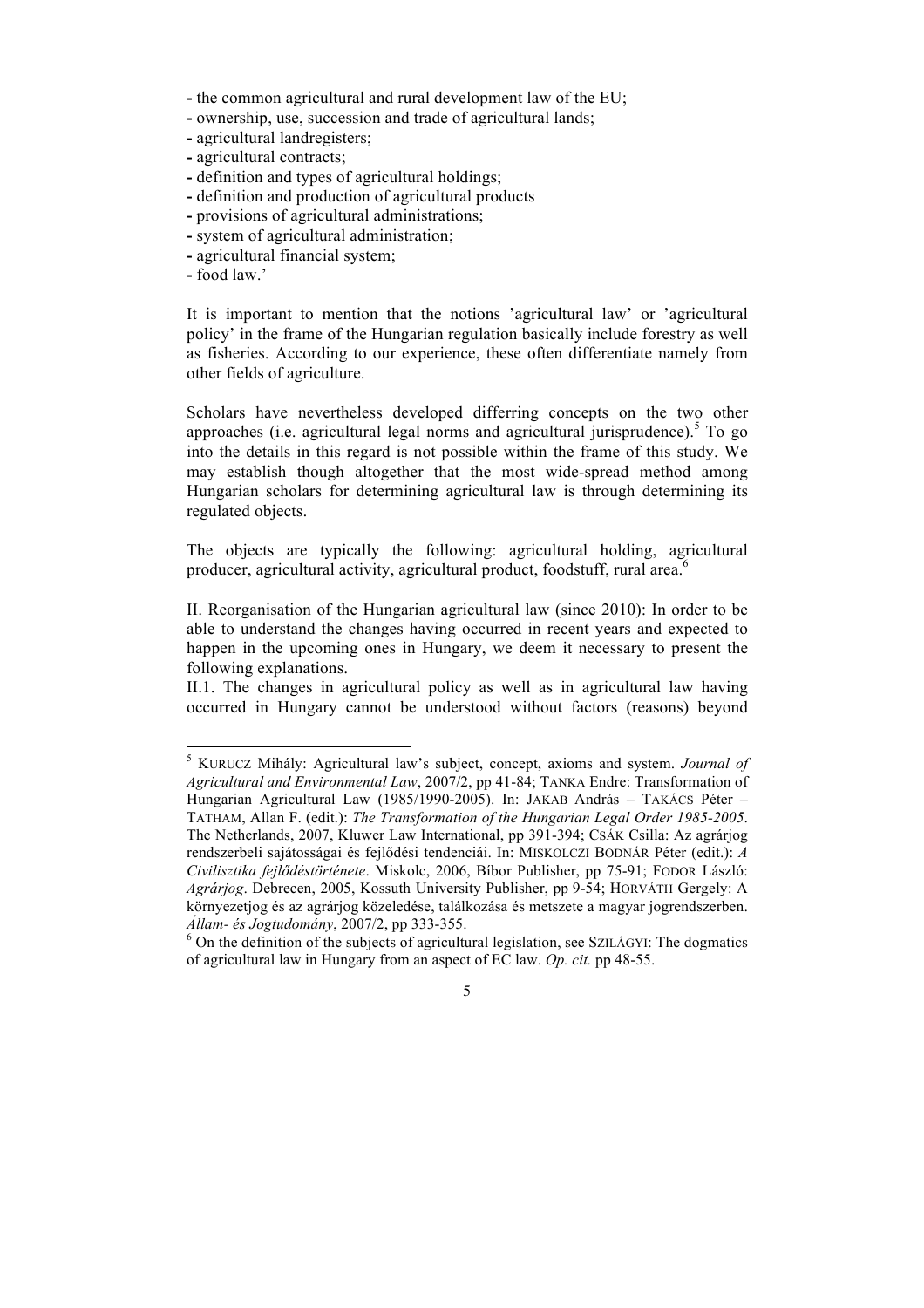agricultural policy.7 The *most important reason beyond agricultural policy* having caused serious changes in agricultural law is that Hungary has not managed to take advantage of its accession to the EU. On the contrary, the disadvantages of the EU accession conjoined with problems that Hungary was incapable of solving since the political-economical change of systems in 1989- 1990.

In 2010, the majority of the country's voters understood that the main reason for our resultlessness lays in ourselves and understood that it is us Hungarians who have to set things right about our own country, including its agriculture.

After all that, it is worth examining the *factors inside agricultural policy,* and pose a question. Why can the Hungarian agriculture be regarded as successless? Beforehand we have to mention that there have been and there are agricultural enterprises that have overcome the obstacles of the EU accession with success. Nevertheless, in general the country's agriculture has performed deep under its facility. A country having less than 10 million inhabitants and at the same time – according to calculations – a producing capacity that could feed 17 million people (a) fell back on the import of numerous – beforehand locally produced – products (e.g. sugar) after the accession to the Union. (b) The country's processing industry has largely diminished; the production of primary products is dominant. (c) In important subsectors the livestock has significantly decreased. (d) The amount of lands used for agricultural purposes has also decreased. (e) Both agriculture and rural areas have been able to employ less and less people.<sup>8</sup>

The changes having occurred and occurring in Hungary in the given period (i.e. between 2009 and 2011) are therefore not reacting on external influence, but on internal challenges. This of course does not mean that the country's legislation would have ignored international and European tendencies.

7  $\frac{1}{2}$  Numerous points of the present study's conclusion are based on the following papers: OLAJOS István – RAISZ Anikó: The Hungarian National Report on Scientific and Practical Development of Rural Law in the EU, in States and Regions and in the WTO. *Journal of Agricultural and Environmental Law*, 2010/8, pp 39-56; CSÁK Csilla: The Hungarian National Report on the legal forms of agricultural undertakings, with attention to traditional and industrial cultivation. *Journal of Agricultural and Environmental Law*, 2010/8, pp 21-38; SZILÁGYI János Ede: The Hungarian National Report on Legal Incentives and Legal Obstacles to Diversification for Farmers. *Journal of Agricultural and Environmental Law*, 2010/8, pp 3-20.

In connection with this assessment, see CSÁKI Csaba (edit.): *Élelmezésbiztonság*. Budapest, 2010, Hungarian Academy of Sciences, pp 35-59.

<sup>6</sup>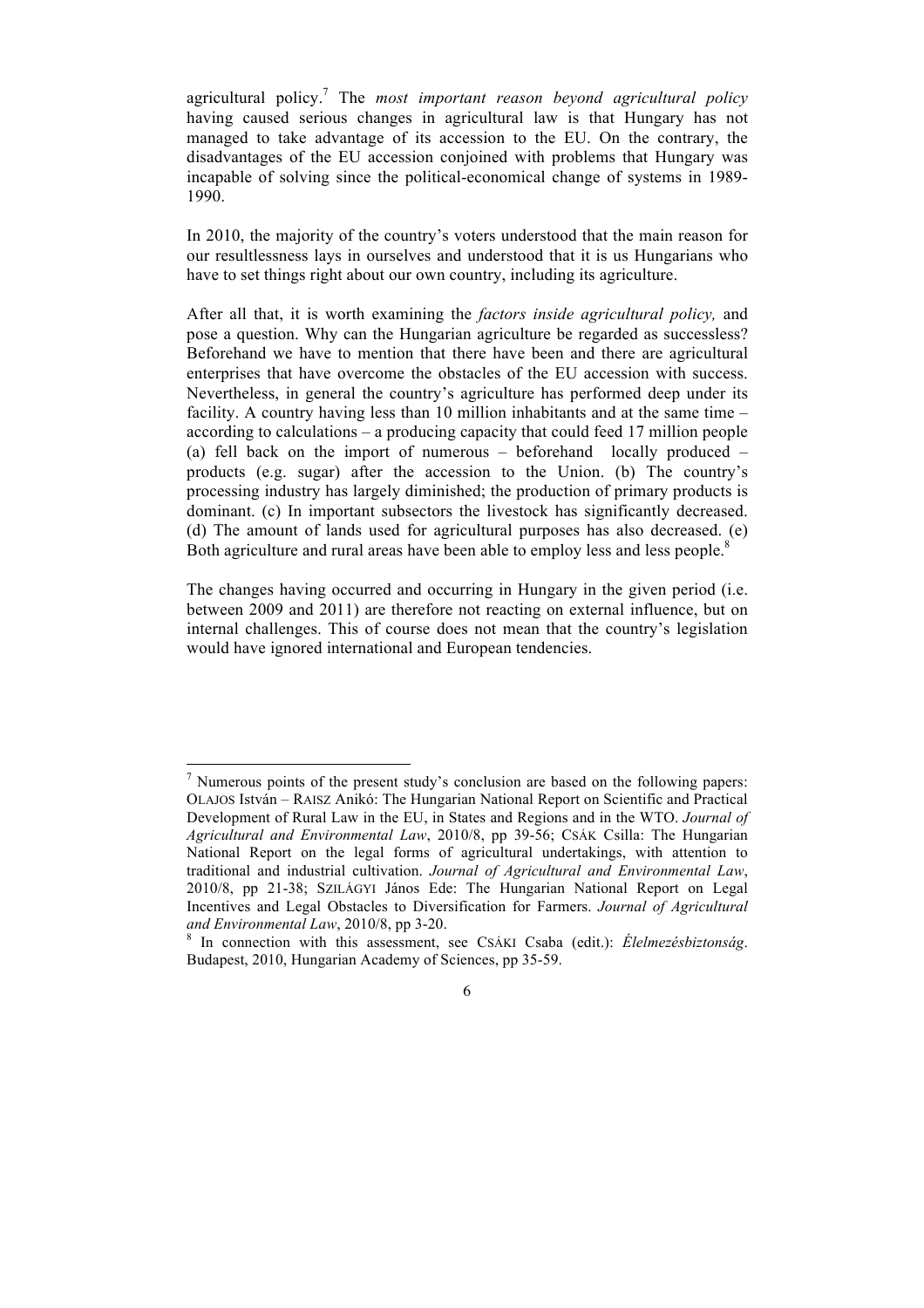The hoped changes began in April 2010. It was namely then when the coalition governing for the past eight years<sup>9</sup> (Hungarian Socialist Party – Alliance of the Free Democrats) was replaced by the party alliance (Alliance of the Young Democrats – Christian Democrat People's Party) who gained in the *democratic elections* (!) a *two-thirds parliamentary majority*. This two-third majority has therefore the widest mandate that can be given to a parliamentary majority under the Hungarian Constitution in force (Act XX of 1949); it may adopt even a new Constitution. The new Hungarian Parliament used this mandate and began to build up a new Hungary, including a new Hungarian agricultural policy and agricultural law…

II.2. In the new Constitution of Hungary entering into force on January 1, 2012, there are several dispositions dealing with agriculture. Article XX guarantees the right to physical and psychic health. According to further provisions contained in Article XX, Hungary helps to give effect to this right among others through GMO-free agriculture, guaranteeing the access to healthy food and drinking water, as well as the protection of the environment. This provision of the Constitution closes a long debate<sup>10</sup> in Hungary.<sup>11</sup>

That is, whether GMOs are harmful to the environment and human health. Although the Constitution does not come to a decision, defines the country basically as a GMO-free area. In the background of this provision may be the recognition that as a significant part of the European consumers opposes the GMO products, Hungary may profit economically from producing provably GMO-free agricultural products.

<sup>-&</sup>lt;br>9 Officially, the Alliance of Free Democrats had only been part of the coalition until 2008, but supported the socialist government then in minority also afterwards with its parliamentary votes.

 $10$  The debate took place in many forums and ways, the experts have recently published each a book comprising their arguments for and against GMOs. These books are the following; in favour: BALÁZS Ervin – DUDITS Dénes – SÁGI László (edit.): *Genetikailag módosított élőlények (GMO-k) a tények tükrében*. Szeged, 2011, Barabás Zoltán Biotechnology Association; against: DARVAS Béla – SZÉKÁCS András (szerk.): *Hungarian Background on Views of 1st Generation Genetically Modified Plants*. Budapest, 2011, Agricultural Committee of the Hungarian Parliament. Both the legal arguments and those concerning natural sciences have been analysed at high level by ZSIROS László: A mezőgazdasági géntechnológia jogi szabályozása a géntechnológia szemszögéből. In: DOBRÓKA Mihály – GYULAI Ákos – DABASI HALÁSZ Zsuzsanna (edit.): *Diáktudomány. A Miskolci Egyetem tudományos diákköri munkáiból.* Miskolc, 2010, Miskolc University Press, pp 162-167.<br><sup>11</sup> In connection with the European background of the question, see SZILÁGYI János Ede:

A géntechnológia jogi szabályozása. In: SZILÁGYI János Ede (edit.): *Környezetjog*. Volume II. Miskolc, 2010, Novotni Publisher, pp 109-110 and 114-128.

<sup>7</sup>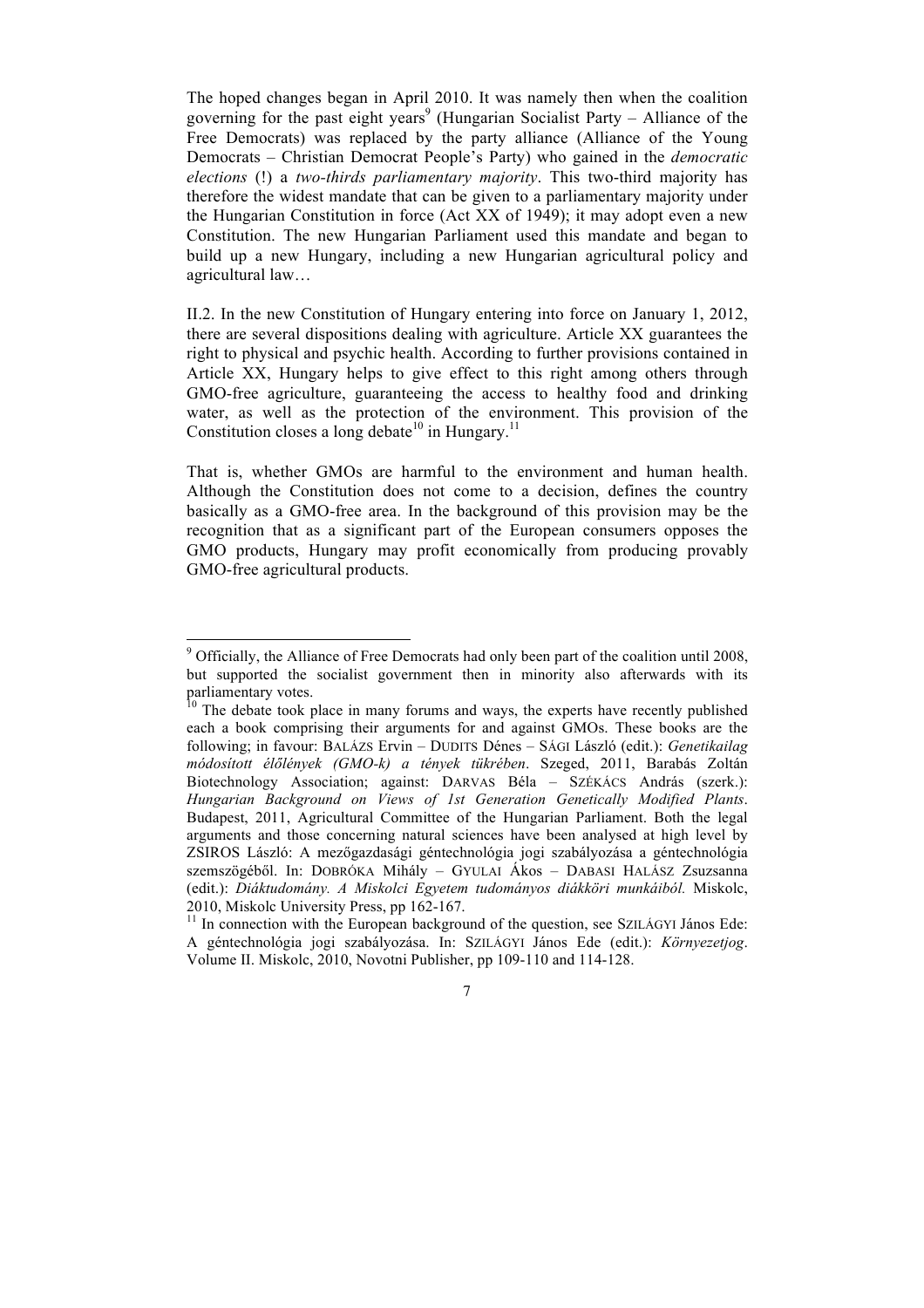Another importnat provision (Article P) of the new Constitution says that 'Protection and preservation for future generations of natural resources, especially arable land, forests and drinking water supplies, biological diversity, including the native flora and fauna as well as cultural values which all form part of the common national heritage is an obligation of the state and all others.'

Interesting is that this provision provides a distinguished protection to natural resources and biological diversity. The concrete applicability of the present article is expected to be provided in new laws and other legal norms adopted in the future.

II.3. After the 2010 elections, a new governmental structure has been established in which a concentrated ministry, the *Ministry of Rural Development* (in the following: MRD) united two former ministries, the Ministry of Agriculture and Rural Development and the Ministry of Environment and Water. We consider the deisgnation of the new ministry as somewhat inadequate, as many of its functions are not solely connected to rural areas. Nevertheless, the so far one-year work of the new government shows that agriculture and rural development prevail over environmental issues.

Parallel to the reorganisation of the ministries, the Hungarian government has concentrated the administration at county level (with a few exceptions) in socalled *county governmental offices*. The land registry office has become part of it, just like many other county agricultural offices with certain agricultural administration functions.

II.4. National rural development strategy. Unfortunately, the past twenty years' agricultural and rural development policy lacked a comprehensive concept when trying to deal with agricultural and rural issues. This lack of a comprehensive, purposeful and consistently executed strategy has also been a reason for the bad performance of the Hungarian agriculture and rural areas in the past twenty years.

The current government aims at changing this situation when planning a national rural development strategy, involving those affected. While writing the present lines, the strategy is in the phase of social dispute. The working paper's official title is '*Conception of National Rural Strategy – 2020*. *Theses of the strategies concerning agriculture, foodstuffs, environment and rural development*', but the government often calls it the "constitution of the Hungarian rural areas'.

Orientating to the European Union's Europe 2020 Strategy and the period of the 2014-2020 EU programme financing phase, national programmes and measures of the National Rural Strategy aim at having a significant amelioration in the rural area's social and economical processes as well as in the quality of rural life that is perceivable for the locals by 2020. According to the authors of the strategy, the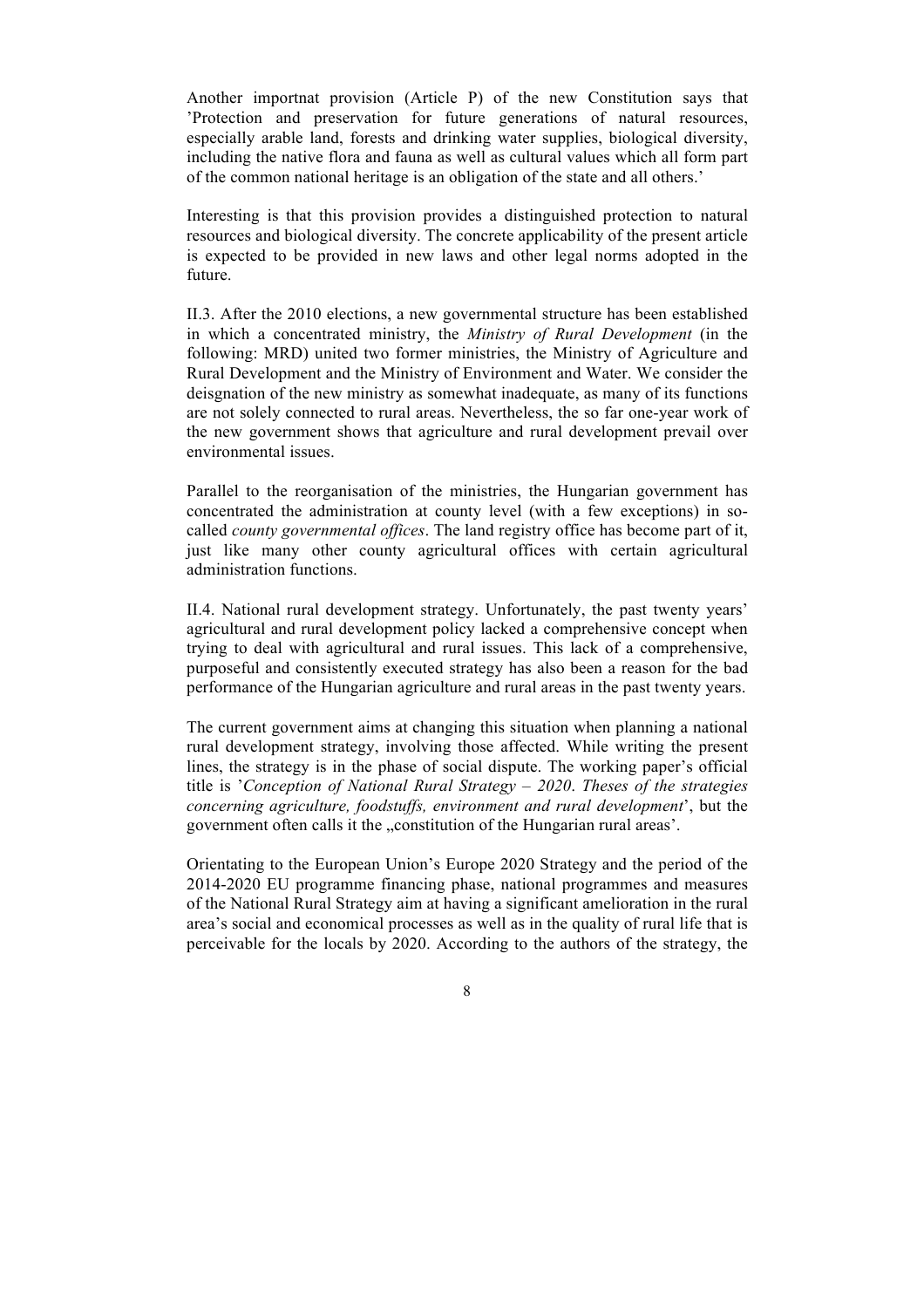case of rural areas needs a comprehensive approach. Therefore, the National Rural Strategy provides – instead of a differentiated, sometimes even conflicting sectorial approach – a common strategic frame based on the relationship between the specialities for (a) rural development, (b) natural and environmental protection, water issues, (c) agricultural economy, as well as (d) food chain and food processing. The integrating conception of the National Rural Strategy may be reinforced by the current set-up of the Ministry of Rural Development, the necessary organisational conditions may be provided by the uniform administration of the mentioned specialities.

Consequently, the concept determines four fields in order to have a perceivable amelioration until 2020 in every aspect. The strategy afterwards determines aims and necessary programmes for agricultural economy, rural development, food economy and environmental protection.

The National Rural Strategy determines the following comprehensive aims:<sup>13</sup>

1. to maintain and increase rural employment;

2. to maintain the rural population and restore the demographic equilibrium;

3. to guarantee alimentative and food security, to abolish the bondage;

4. to augment the viability, to ameliorate the market position of our agricultural and food economy, to restore the balance between plant-growing and stockfarming;

5. the protection of aquifers, the maintenance of water supplies, soil as well as natural habitat and countryside, the augmentation of environmental security;

6. power-supply based on local resources and systems, energy security, reduction of bondage;

7. to ameliorate the quality of rural life, to reinforce rural economy through diversification;

8. to restore the close relationship between the town and its rural areas.

<sup>12</sup> *Conception of National Rural Strategy – 2020*. *Theses of the strategies concerning agriculture, foodstuffs, environment and rural development*. Volume II. Working paper. Budapest, 8.4.2011, p 3. The National Rural Strategy therefore builds on the cooperation of different policies and the responsible ministries. The Strategy is accordingly related to numerous existing or planned comprehensive (*e.g. New Széchenyi Plan, National Rural Development Concept, National Land Planning Plan, National Environmental Programme #3, Public Health Programme, National Climate Change Strategy*) and sectorial (*e.g. Energy Strategy, Hungarian Transport Policy*) national strategic aims. Hungary's energy strategy is also under elaboration. There is a very close link between rural strategy and energy strategy, especially in three fields: climate protection, energy efficiency, as well as the production of renewable energy. Source (10.6.2011): http://www.kormany.hu/hu/videkfejlesztesi-miniszterium/hirek/a-nemzeti-videkstrategiaa-videk-alkotmanya 13 *Conception of National Rural Strategy – 2020*. *Theses of the strategies concerning* 

*agriculture, foodstuffs, environment and rural development*. Volume II. Working paper. Budapest, 8.4.2011, p 12.

 $\overline{Q}$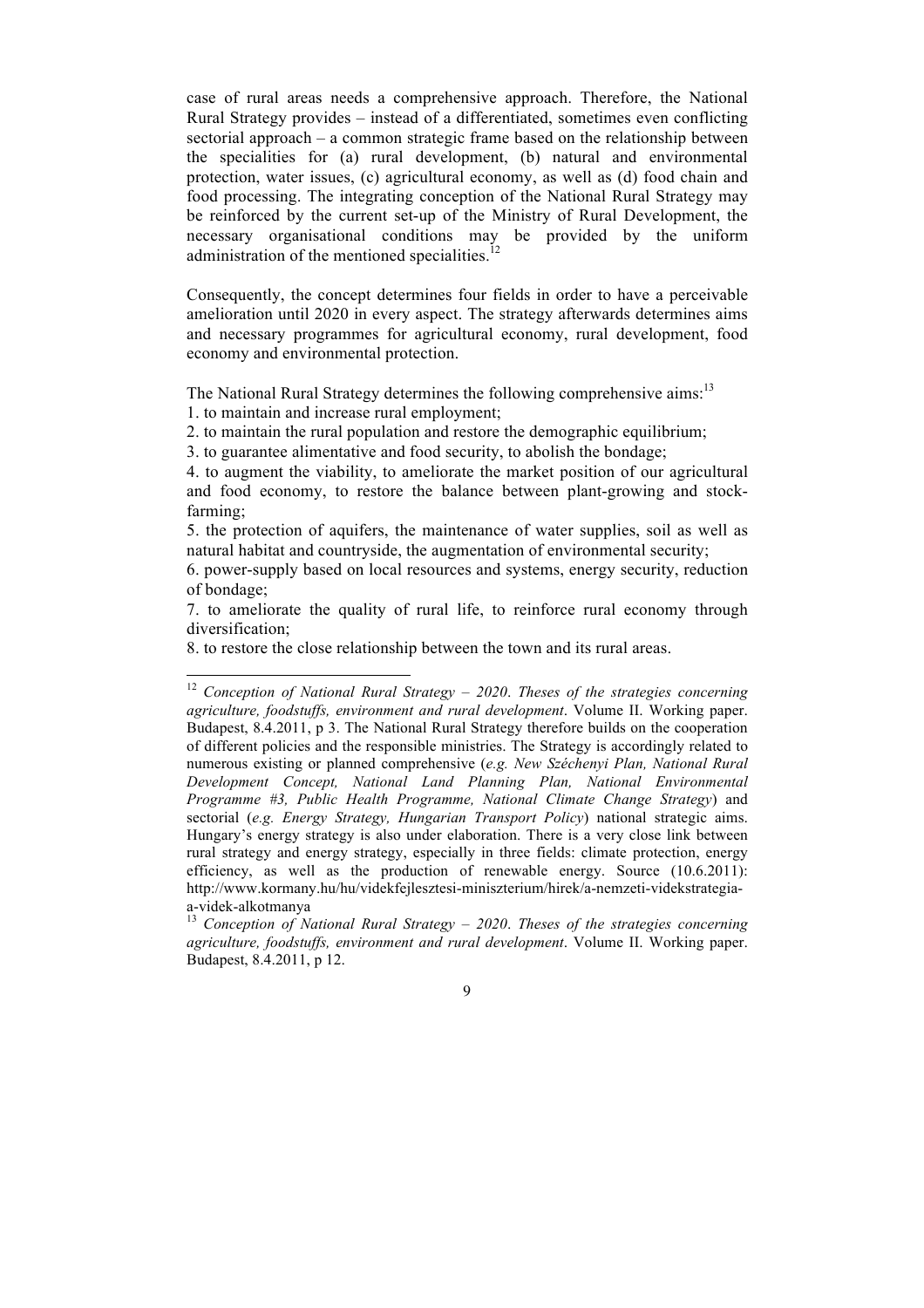We hope that the rural development strategy that is expected to come before the Parliament in autumn is going to be able to guarantee consequent decisions and measures also for the long term.

III. In Hungary, the adoption of a new Civil Code is in progress, but with the new government coming to power, the case of the new Civil Code is dragging, and for now the end of the process is not visible.

IV. Finally, while examining the given questions, we often refer to the online journal of the C.E.D.R.'s *Hungarian Association of Agricultural Law*, the *Journal of Agricultural and Environmental Law*, where the cited materials may be read besides in Hungarian in English (and sometimes in German) language as well. The journal's archive is accessible via the following homepage: http://epa.oszk.hu/html/vgi/kardexlap.phtml?id=1040.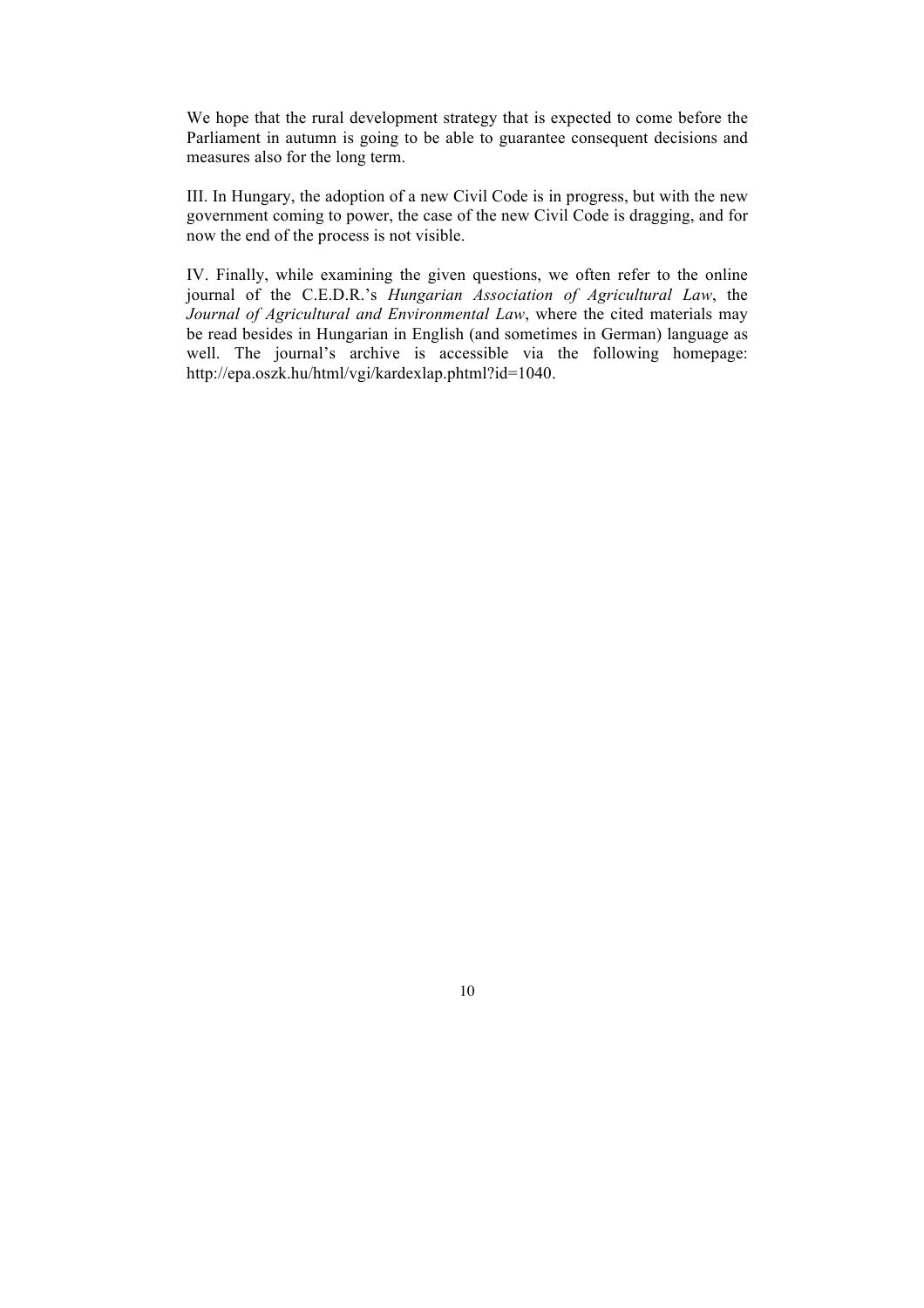1. What are the main legal developments (legislation and jurisprudence), including the WTO, EU and national law in the following areas, seen from your national view:

1.1. Rural economic law and rural structure law

We deem important to mention the followings with regard to rural economic law and rural structure law.<sup>14</sup>

I. Three main groups of agricultural and rural development subsidies are financed from Hungary's  $2011$  budget:<sup>15</sup> (a) Subsidies financed directly by the EU added up to 323 billion HUF. (b) Subsidies co-financed by the European Union or having compensational support (e.g. school fruit) added up to 205 billion HUF (compared to 134 billion HUF last year). (c) The amount of national subsidies (including the top-up subsidies to the SAPS subsidies) is 64 billion HUF (compared to 52 billion HUF last year). For orientation: June 10, 2011 1  $\epsilon$  was 264 HUF.

II.1. Hungary after the 2004 accession to the European Union – just like other newly acceeded countries – introduced not the SPS (*Single Payment Scheme*), but the SAPS (*Single Area Payment Scheme*) support scheme. In addition, they received from the EU a lot less money compared to the old member states; it was

<sup>&</sup>lt;sup>14</sup> This part of the present article is based on the following papers: OLAJOS István: The provisions of the Rural Development in connection with the agriculture in Hungary. *Journal of Agricultural and Environmental Law*, 2006/1, pp 3-22; SZILÁGYI János Ede: Common Agricultural Policy, new rules of WTO and regional equilibrium. *Journal of Agricultural and Environmental Law*, 2008/5, pp 3-18; WOPERA Zsuzsa: Certain Procedural Questions of Remedy Against Agricultural Supports Decisions. *Journal of Agricultural and Environmental Law*, 2008/6, pp 90-97; OLAJOS István: *A vidékfejlesztési jog kialakulása és története.* Miskolc, 2008, Novotni Publisher, pp 78-92; OLAJOS István: A KAP második pillére: a vidékfejlesztés. In: CSÁK Csilla (edit.): *Agrárjog*. Miskolc, 2010, Novotni Publisher, pp 423-440; OLAJOS István: A támogatási eljárás. CSÁK Csilla (edit.): *Agrárjog*. Miskolc, 2010, Novotni Publisher, pp 371-384; OLAJOS István: A rendszerváltás és az agrártámogatások kapcsolata. CSÁK Csilla (edit.): *Ünnepi tanulmányok Prugberger Tamás professzor 70. születésnapjára*. Miskolc, 2007, Novotni

Publisher, pp 279-289.<br><sup>15</sup> See Act CLXIX of 2010 on the national budget of Hungary; see furthermore (10.6.2011):

http://www.vm.gov.hu/main.php?folderID=2290&articleID=16973&ctag=articlelist&iid= 1

<sup>11</sup>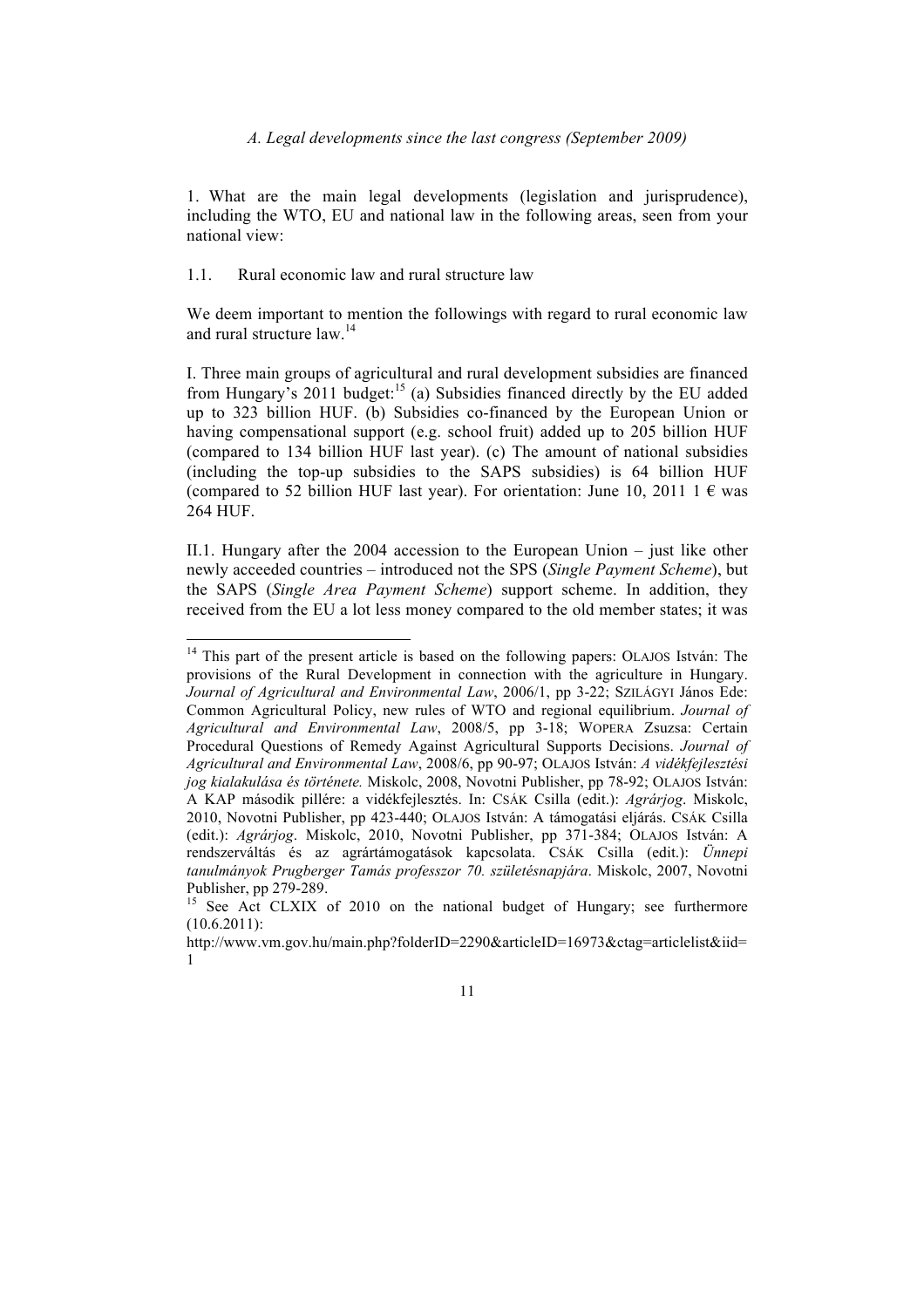for this that the new member states received the possibility to complete the SAPS supports with a certain amount of national subsidies (that is the so-called *top-up* subsidy). In 2008, the Hungarian Parliament adopted the act introducing the SPS. The law was nevertheless not promulgated by the President of the Republic, who sent it to the Hungarian Constitutional Court for a so-called constitutional norm review. The Constitutional Court declared (for formal reasons) a certain part of the legal act in 2010 to be contrary to the Constitution.<sup>16</sup> In the meanwhile, a new government came to power, and abandoned the plan to introduce the SPS for the time being.

II.2. The new government modified the Law on Hungarian agricultural market organisations (Law XVI of 2013).

'Null is such a conventional provision according to that if the producer is in whole or in part not capable of delivering the agricultural products produced by himself because of a *vis maior*, he is obliged to purchase the missing agricultural products in order to deliver it, or is obliged to deliver another service instead.' (Art. 8/A) The provision is explained by the circumstance that in 2010 the Hungarian agriculture was hit by an extraordinary number of natural disasters (floods, drainage, hail, wind-storm). According to the information of the MRD, certain enterprises dealing with corp purchase nevertheless did not accept the vis maior certificates, and claimed the payment of penalty, or delivering products from the producers being in contract with them. The producers came close to insolvency, as the majority or even the whole of their products was perished. The MRD has therefore – seeing the resultlessness of several former measures – decided to modify the rules on agricultural market organisations.

II.3. The Hungarian Government started to prepair the modification of the mentioned Law XVI of 2003 on agricultural market organisation in order to introduce the rules of *sectoral organisations*. The Hungarian Government realized namely the opportunity laying in sectoral organisations regulated in Council Regulation 1234/2007/EC, and in order to utilize these advantages, it started to elaborate the rules for the new legal institution.

III.1. In the field of rural development, the above mentioned National Rural Strategy for the period until 2020 is under construction. As in the European Union the current budget period is for  $2007-2013$ , the Hungarian state – the former government – has already created the New Hungary Rural Development Programme for this period, therefore the new government of 2010 had little to say in determining the distribution of the Union's supports for rural development.

<sup>&</sup>lt;sup>16</sup> See Decision 142/2010. (VII.14.) AB of the Constitutional Court of the Republic of Hungary on the introduction of the SPS.

<sup>12</sup>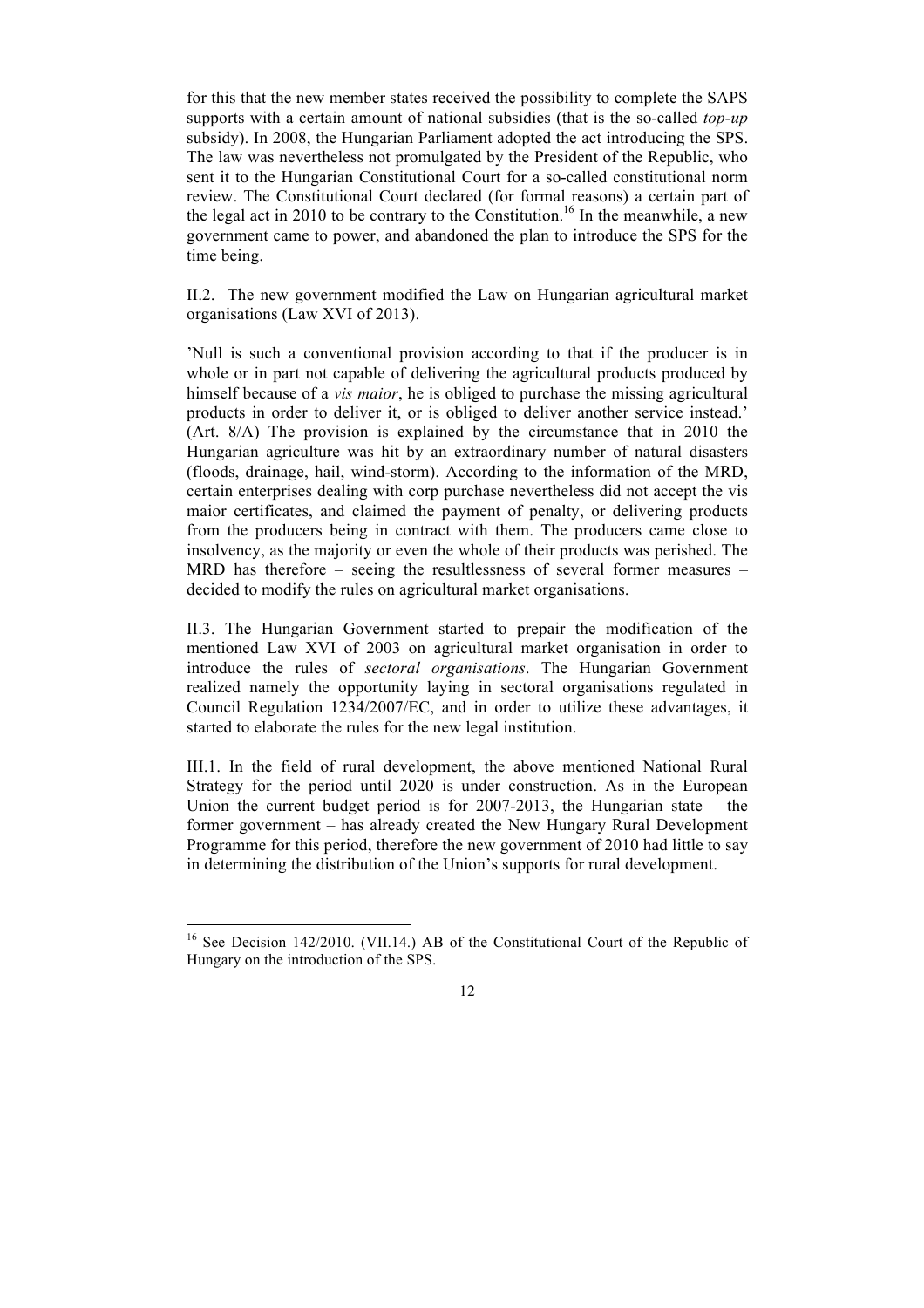III.2. Regarding the fact that the new government declared the functioning of the Hungarian National Rural Network, working during the former government as intransparent, they reorganised it. $^{17}$ 

III.3. The new government, after the exposure of certain anomalies, also reregulated the LEADER Local Action Groups (LAG).<sup>18</sup> According to the new regulation, the LAG may only work in the form of an association (in Hungary, in 2011, the majority of the LAGs fulfilled this requirement). The LAGs working previously only in form of economic companies had to be adapted. The government expects that due to this step, anybody may join the LAG without restriction, and so participate in planning and realizing the local developments. In Hungary, the LAGs have a major role in the third pillar of rural development (e.g. village renewal, conservation of rural heritage) and the execution of the LEADER programme.

1.2. Rural environmental law

I. As we have already noted, since 2010 the functions concerning environmental protection, agriculture and rural development are concentrated in one ministry; namely the *Ministry of Rural Development*.

II. In the new member states, the cross compliance requirements – the requirements for acquiring the different agricultural and rural development supports – are being introduced progressively. In Hungary, the provisions concerning 'good agricultural and environmental condition'19 and eight of the principles and regulations of the 'statutory management requirements' (SMR) have been introduced in 2009. From 2011 on, seven further SMR legal norms are going to be introduced. The remaining SMR rules are expected to be introduced from 2013 on.

III. In 2011, during the Hungarian EU presidency, the *new water strategy of the*   $EU$  – linked to the EU's water framework directive – has been established. We

<sup>&</sup>lt;sup>17</sup> See Decree 36/2010. (XI.30.) VM of the minister of rural development on the Hungarian National Rural Network. See (10.6.2011): http://www.kormany.hu/hu/videkfejlesztesi-miniszterium/videkfejlesztesert-felelosallamtitkarsag/hirek/egyszerubb-hatekonyabb-lesz-a-magyar-nemzeti-videki-halozatmukodese

<sup>&</sup>lt;sup>18</sup> See Decree 54/2011. (VI.10.) VM of the minister of rural development on the operation LEADER Local Action Group. See (21.6.2011): http://www.kormany.hu/hu/videkfejlesztesi-miniszterium/videkfejlesztesert-felelosallamtitkarsag/hirek/tisztujitas-es-korlatozasmentes-tagfelvetel-az-ujjaszervezodo-leader-

helyi-akciocsoportoknal<br><sup>19</sup> See Decree 50/2008. (IV.24.) FVM of the minister of agriculture and rural development on the system of a `good agricultural and environmental condition´.

<sup>13</sup>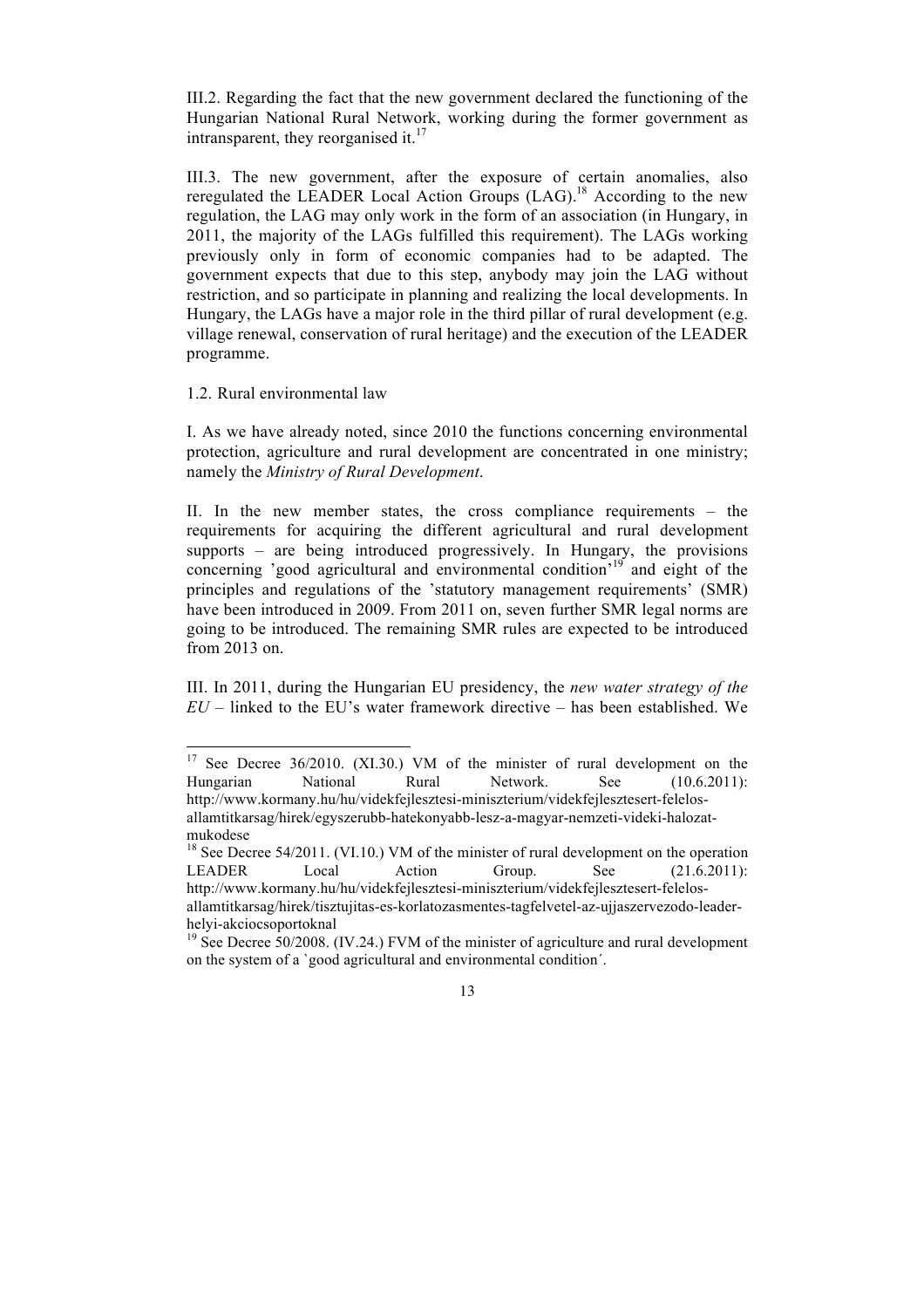consider the EU strategy in progress to be important from Hungary's point of view, even so as in the second half of 2011, the Hungarian water strategy is expected to be born. Hungary disposes of an exceptional water asset, but has to deal with all the negative aspects, i.e. drainage, floods and drought. Sometimes we meet in one year, at the same place with all of them!<sup>20</sup> Therefore, the concentration of water management functions crumbled after the change of systems has started.

IV. In the field of environmental protection, the adoption of the *new waste management act* is in progress. The objective of the new law is to prevent the creation of waste, and to collect and use the created waste at the highest rate possible. The new waste management act is surely going to have a major effect on agriculture and rural development.

1.3. Rural nutrition law and rural food law

I. According to the opinion of the majority of Hungarian consumers, $^{21}$  in Hungary there was a significant deterioration in the quality of food on the market since the accession to the European Union. Therefore, in 2010 the regulation on *secondary food control* came into force.<sup>22</sup> The essence of the regulation is that afterwards products may not only be controlled on the place of production (primary food control), but also on the different stations of the merchants (warehouse, coldstore). The point is that the operators of the cold-stores and warehouses have an obligation to report to the controlling authorities high-risk foods (such as e.g. meat, fresh vegetables and fruits, milk, dairy products) 2 working days before arrival. This way, the authorities may follow and control, and if necessary, strictly punish in case of every wholesale food freight. The process – i.e. secondary food  $control - works$  in several European countries.<sup>23</sup>

 $\overline{a}$ 

 $20$  On the challenges and regulation of waters see SZŰCS Péter – SALLAI Ferenc – JOLÁNKAI Géza – MADARÁSZ Tamás: Bevezetés. In: SZŰCS Péter – SALLAI Ferenc – ZÁKÁNYI Balázs – MADARÁSZ Tamás (ed.): *Vízkészletvédelem. A vízminőség-védelem aktuális kérdései*. Miskolc, 2009, Bíbor Kiadó, pp 15-20; SZŰCS Péter – TAKÁCS János – VIRÁG Margit: A víz, mint környezeti elem. A vízháztartási egyenlet. In: SZŰCS – SALLAI – ZÁKÁNYI – MADARÁSZ (edit.): *Vízkészletvédelem.* Op. cit. pp 21-36; CSÁK Csilla:

*Előadásvázlatok az általános és különös részi környezetjogi gondolkodás köréből*. Miskolc, 2008, Novotni Publisher, pp 100-115.<br><sup>21</sup> See (10.6.2011):

http://fvm.hu/main.php?folderID=2290&articleID=16194&ctag=articlelist&iid=1.

 $22$  See Resolution  $3/2010$ . (VII.5.) VM of the minister of rural development on the tracebility and information concerning food production a trade.

 $23$  See (10.6.2011):

http://fvm.hu/main.php?folderID=2290&articleID=16194&ctag=articlelist&iid=1.

<sup>14</sup>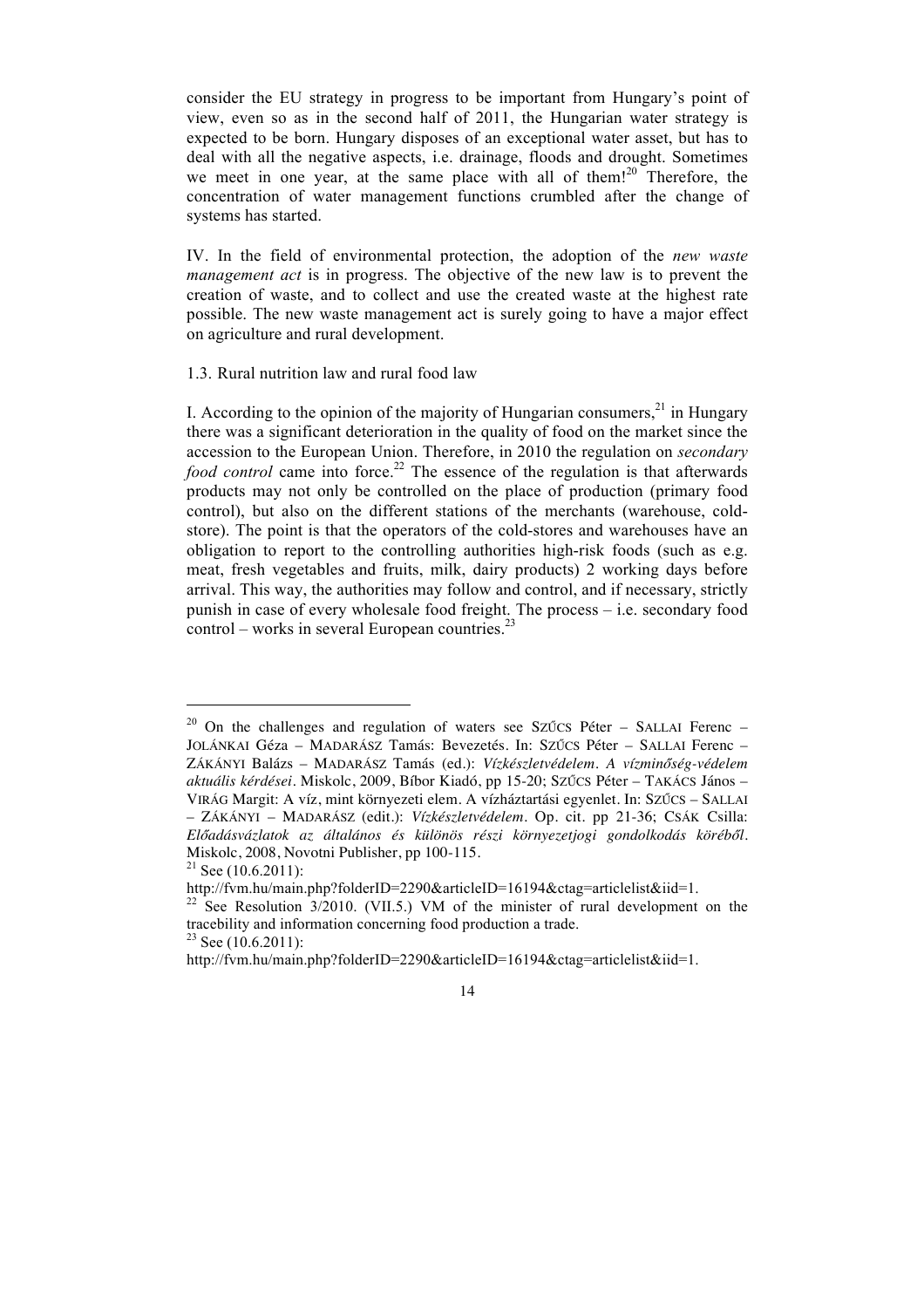II. In Hungary – following the Western Europan examples – the consumers purchase food more and more consciencely. Local products have become more valuable. Nevertheless, in order to give the consumers the faith in Hungarian products, it is necessary that products designated as *Hungarian products* are in reality products produced and not only packed in Hungary. It is for this that the draft decree of the  $MRD<sup>24</sup>$  has been made (it is not yet in force while we are writing these lines); this decree would distinguish between different types of Hungarian products (in a broader sense), among others according to the percentage of ingredients of the food in reality originating in Hungary.<sup>25</sup> The Hungarian draft decree currently underlies Union notification procedure.

III. A category closely related to the category of a Hungarian product, but at the same time going much further than agriculture and food law, is the *regulation on 'hungarikums'* expected to come before the Hungarian Parliament this year. The essence of the regulation is to register, maintain and with certain measures help to use the values connected to Hungary or the Hungarians. One antecedent of the Hungarian hungarikum regulation is the Union's *Euroterroirs* project, which is based on a French initiative. Developing this initiative, the draft on the regulation of hungarikums works with a broad circle of national values. Therefore, the circle of national values would include e.g. the teaching method of the famous Hungarian composer (*Kodály* method), the life-work of the famous Hungarian football-player (*Ferenc Puskás*), or even the wine present in the Hungarian national anthem (*Tokaji*). According to the draft regulation, local authorities would collect the national values on their territory. Among others, these territorial collections of values would form the national collection, from which the most valuable pieces may receive the title of a hungarikum. Hungarikums are going to be entitled to use an attestative mark.<sup>26</sup>

1.4. Rural land law and rural land-use planning law

I. One of the events having the most far-reaching consequences of the examined period was when the EU Commission agreed that Hungary could maintain until

<sup>&</sup>lt;sup>24</sup> See (10.6.2011):

http://www.kormany.hu/download/b/13/20000/magyar%20termek%20rendelet%202011\_ 03\_04.pdf#!DocumentBrowse

 $25$  The goal of the Hungarian ministry is to define categories of Hungarian/home products. The ministry set up three categories: `Hungarian product´ (from 95% inland raw material), `home product´ (from 70% inland raw material), `product made in Hungary´. See *Conception of National Rural Strategy – 2020*. *Theses of the strategies concerning agriculture, foodstuffs, environment and rural development*. volume II. Working paper. Budapest, 8.4.2011, p 48.

<sup>&</sup>lt;sup>26</sup> See version 4.4.2011 of the Bill on *hungarikums* and other Hungarian national values.

<sup>15</sup>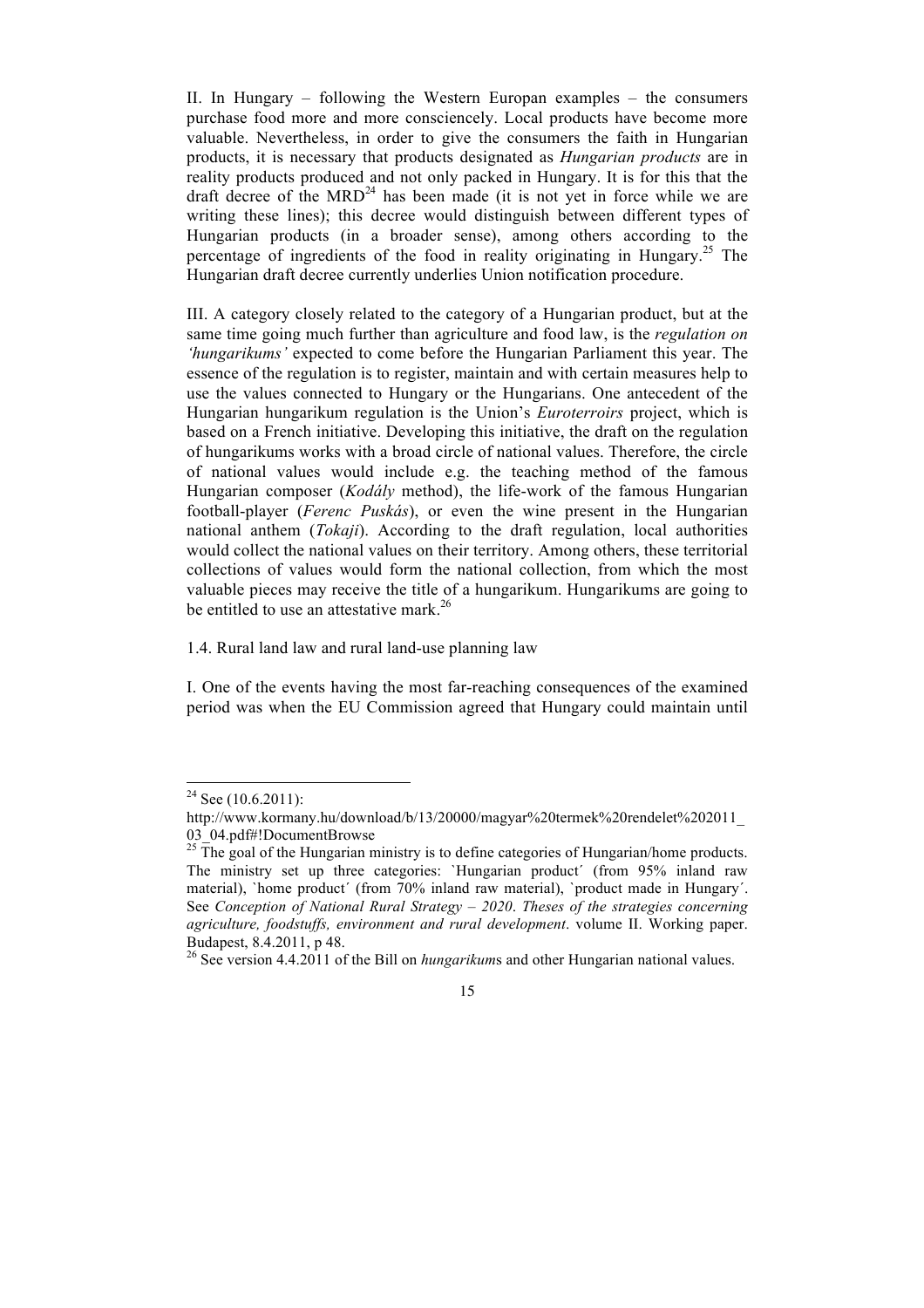2014 the provisional regulation restricting for foreigners the purchase of agricultural lands.<sup>27</sup>

"During the accession negotiations, candidate countries requested the possibility to maintain existing national provisions restricting the acquisition of agricultural land or forests by foreigners. They considered these derogations necessary in order to protect the socio-economic agricultural structure of the countries from shocks that might arise from the differences in land prices and income with the rest of the union, and to be able to pursue an effective agricultural policy. The derogations were also deemed necessary due to an unfinished process of privatisation and restitution of agricultural land to the farmers in some countries."<sup>28</sup>

"On the basis of the Act on Accession of 2003, the Czech Republic, Estonia, Latvia, Lithuania, Hungary, Poland and Slovakia (the seven new Member States, referred to hereafter as NMS7) were each granted a transitional period for maintaining existing legislation restricting the acquisition of agricultural land and forest, by derogation from the freedom of capital movements enshrined in Article 56 of the EC Treaty. By virtue of Article 24 of the Act, these transitional

27 On the Hungarian transitional period in English, see SZILÁGYI János Ede: The Accession Treaties of the New Member States and the national legislations, particularly the Hungarian law, concerning the ownership of agricultural land. *Journal of Agricultural and Environmental Law*, 2010/9, pp 48-60; See furthermore CSÁK Csilla: The changes in the circumstances of arable land's ownership and land tenure from the time of the democratic transformation to our days. *Journal of Agricultural and Environmental Law*, 2007/2, pp 3-18; CSÁK Csilla: Die ungarische Regulierung der Eigentums- und Nutzungsverhältnisse des Ackerbodens nach dem Beitritt zur Europäischen Union. *Journal of Agricultural and Environmental Law*, 2010/9, pp 20-31; KURUCZ Mihály: Critical analyses of arable land regulation in Hungary. *Journal of Agricultural and Environmental Law*, 2007/3, pp 17-47; TANKA Endre: Draft amendment of the Act LV of 1994 on Arable land by the proposal of the Ministry of Agriculture and Rural Development and the Ministry of Justice and Law Enforcement (no. 41123/4/2007). *Journal of Agricultural and Environmental Law*, 2007/4, pp 42-49; On the analysis of the current problems of the Hungarian and European land-legislation, see CSÁK Csilla (edit.): *Current challenges of the European legislation on agricultural land*. Miskolc, 2010, Novotni Publisher, pp 7-20 (*Andréka*), pp 21-36 (*Bezdán*), pp 37-50 (*Bobvos*), pp 51-68 (*Busse*), pp 69-80 (*Csák*), pp 81-90 (*Erdős*), pp 91-106 (*Farkas Csamangó*), pp 107-114 (*Farkané Molnár*), pp 115-130 (*Fodor*), pp 131-138 (*Hegyes*), pp 139-150 (*Hollo*), pp 151-176 (*Kurucz*), pp 177-186 (*Miklós*), pp 187-198 (*Nagy*), pp 199-210 (*Olajos*), pp 211-240 (*Prugberger*), pp 241-254 (*Raisz*), pp 255-262 (*Rennie*), pp 269-282 (*Szilágyi*), pp 283-303 (*Tanka*). 28 SWINNEN, Johann F.M. – VRANKEN, Liesbet: *Review of the Transitional* 

*Restrictions Maintained by New Member States on the Acquisition of Agricultural Real Estate*. Final Report. Centre for European Policy Studies. p 9. Source (15 May 2010): http://ec.europa.eu/internal\_market/capital/docs/study\_en.pdf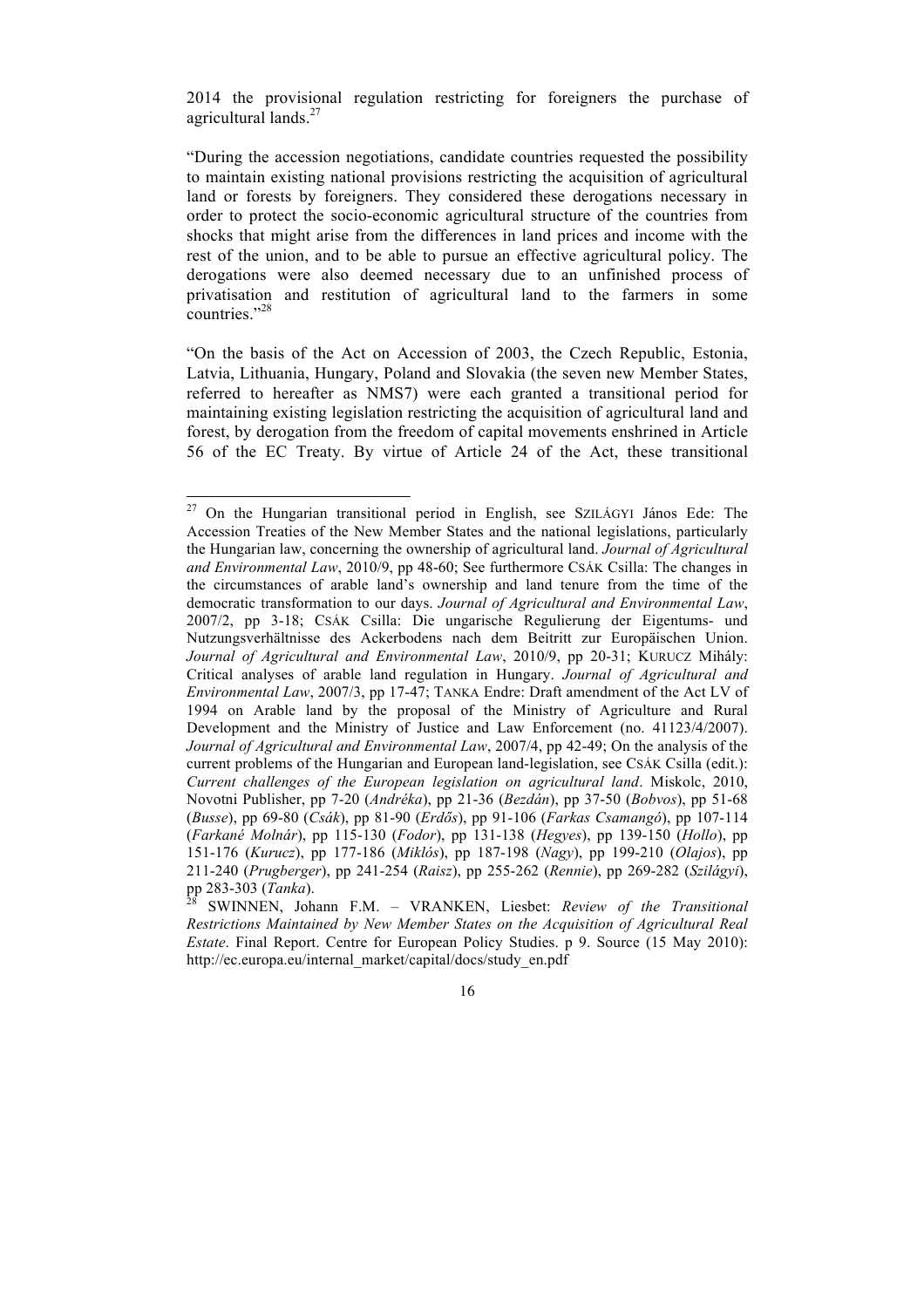measures are listed in Annexes V, VI, VIII, IX, X, XII, and XIV respectively. The chapters on the free movement of capital in those Annexes stipulate that a general review of these transitional measures shall be held in the third year following the date of accession."<sup>29</sup> Later, in 2007, even Bulgaria and Romania were granted similar, but not the same, legal opportunity by virtue of the Annexes VI and VII of the Accession Treaty of 2005.

General nature of the restrictions of the NMS7:

 "1. Even after accession to the European Union, foreigners can generally not purchase agricultural land for a transitional period in the NMS7.

2. The transitional period is seven years for the Czech Republic, Estonia, Hungary, Latvia, Lithuania, and Slovakia; and 12 years for Poland.

3. There are differences between the NMS7 in the implementation of these restrictions, for example in the way `foreigners´ are defined in the legal restrictions, and in the conditions that foreigners have to fulfil in order to (exceptionally) obtain ownership of agricultural real estate. These differences stem from the fact that the various restrictive regimes existing before accession were generally permitted to be maintained during the transitional periods.

4. There are generally no restrictions on renting agricultural land by foreigners."<sup>30</sup>

5. At the end of the transitional period, the NMS can request the EU Commission to extend the transitional period for three more years.

The transitional period is seven years even for Bulgaria and Romania. These two New Member States are not entitled to extend the transitional period for three more years though.

Hungary, after having adopted Parliamentary Decision 2/2010 (II.18.), on September 10, 2010 applied to extend with three years the ad interim period for the acquisition of agricultural lands, originally to expire April 30, 2011. It is following this that the European Commission decided in its Decision 2010/792/EU of December 20, 2010 to extend the ad interim period for the acquisition of agricultural lands in Hungary, with the following reasoning:

..Despite the increasing convergence of land prices in Hungary with those prevailing in the EU-15 after Hungary's accession to the European Union, a 3- to 20-fold difference in average land prices still persists according to information submitted by Hungary. Although the complete convergence in land prices was neither expected nor seen as a necessary condition for terminating the transitional period, the noticeable differences in prices between Hungary and EU-15 are such as they may still hinder smooth progress towards price convergence. Similarly,

29 Commission of the European Communities: *Report from the Commission to the Council: Review of the transitional measures for the acquisition of agricultural real estate set out in the 2003 Accession Treaty*. Brussels, 16.7.2008. COM(2008) 461 final, p 2. Source (15 May 2010):

http://ec.europa.eu/internal\_market/capital/docs/2008\_0461\_en.pdf 30 SWINNEN – VRANKEN: *Op. cit*. pp 11-12.

<sup>17</sup>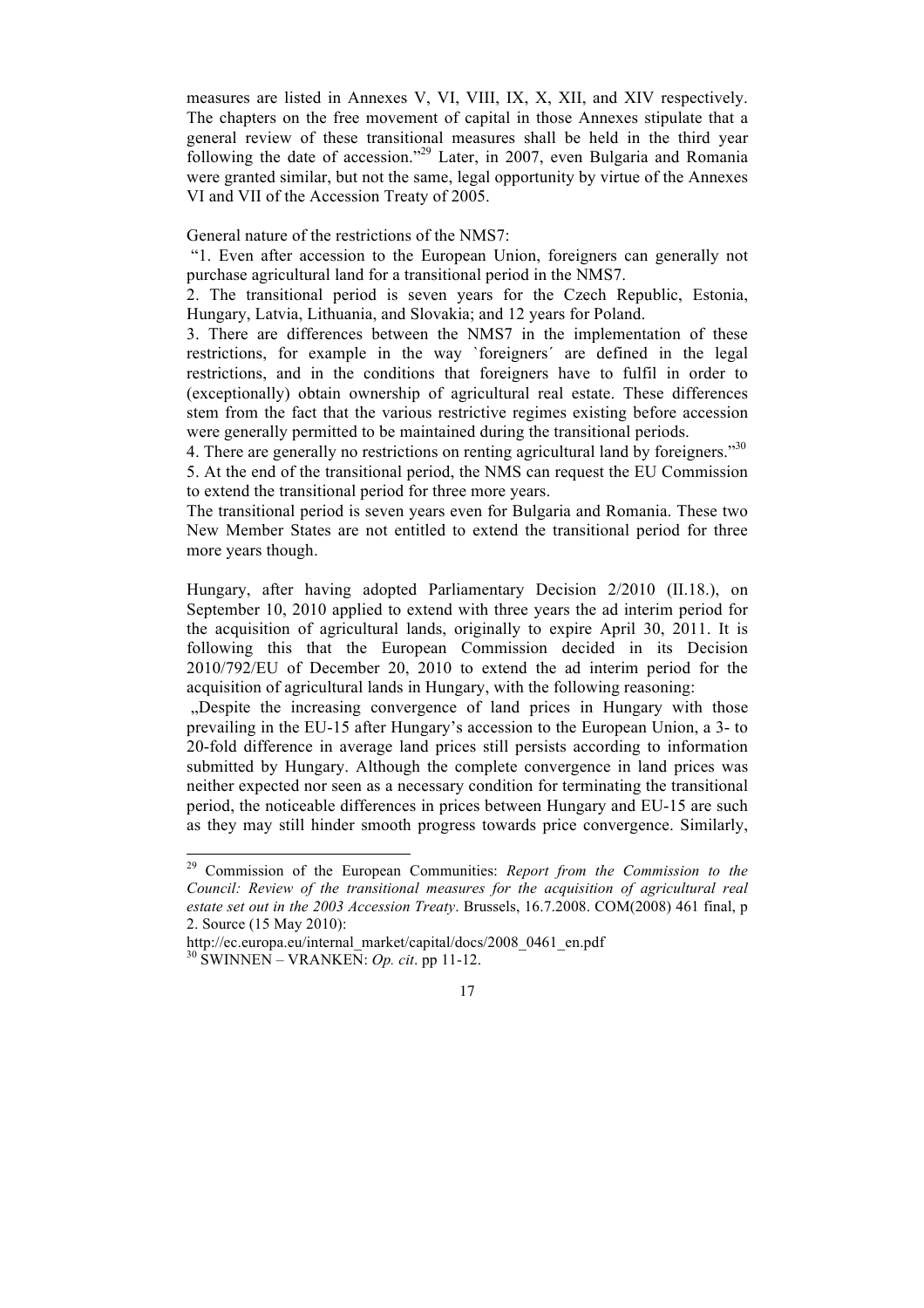the gap between the income of agricultural workers and farmers in Hungary and income in the EU-15 decreased but continues to exist. Furthermore, according to data from Eurostat, the agricultural sector of Hungary was hit relatively severely by the recent global financial and economic crisis with real agricultural income per worker falling by the highest rate in the Union (about 30 per cent against a Union average of about 12 per cent) in 2009. Lower income has been coupled with worse credit conditions relative to those in most of the EU-15 countries, both as regards nominal interest rates and the volume of credit available for farmers. The expected increased presence in Hungary of new financial institutions from EU-15 after the accession of Hungary was hampered by the financial and economic crisis." The Commission nevertheless emphasized the future tasks of Hungary: "In order to fully prepare the market for liberalisation, it continues to be of utmost importance, even amid adverse economic circumstances, to foster the improvement of factors such as credit and insurance facilities for farmers, and the restitution and privatisation of agricultural land during the transitional period, as already emphasised in the Mid-Term Review."

The Hungarian regulation on agricultural lands stands before a major change. Presumably the regulation that until now concentrated on agricultural lands has to focus in the future on agricultural holdings. Hopefully this regulation is going to be eligible to reach the objectives declared in the National Rural Strategy.

II. The other major change as to the Hungarian agricultural land regulation happened concerning the land policy of the state as land-owner. Therefore the former Law CXVI of 2001 on the National Land Fund was replaced by the Law LXXXVII of 2010. The National Land Fund as part of the fiscal assets consists of the entirety of agricultural lands in state ownership. According to the regulation before 2010, the National Land Fund belonged to the Hungarian National Asset Management Corporation. Since 2010, the rights and obligations deriving from the ownership over the National Land Fund are practiced by the MRD Minister through the National Land Fund Management Organisation (in the following: NLFMO). The NLFMO represents the state in civil legal relationships related to the National Land Fund. Parallel to the establishment of the NLFMO, an accurate registration of agricultural lands in state ownership (since 2010, so far approximately 3000 ha agricultural lands in state ownership have been found), the revision of the leasing contracts for these lands as well as the elimination of the anomalies found has begun.

III. Parallel to the adoption of the new act on the National Land Fund, Act LV of 1994 on agricultural lands (AAL) has been amended as well. The sale of Hungarian agricultural lands had also previously been restricted by the preemptive right of those specified in the AAL. According to the new rules, when selling Hungarian agricultural lands, the Hungarian state has the most powerful preemptive right. The followings have to be emphasized as to the Hungarian rules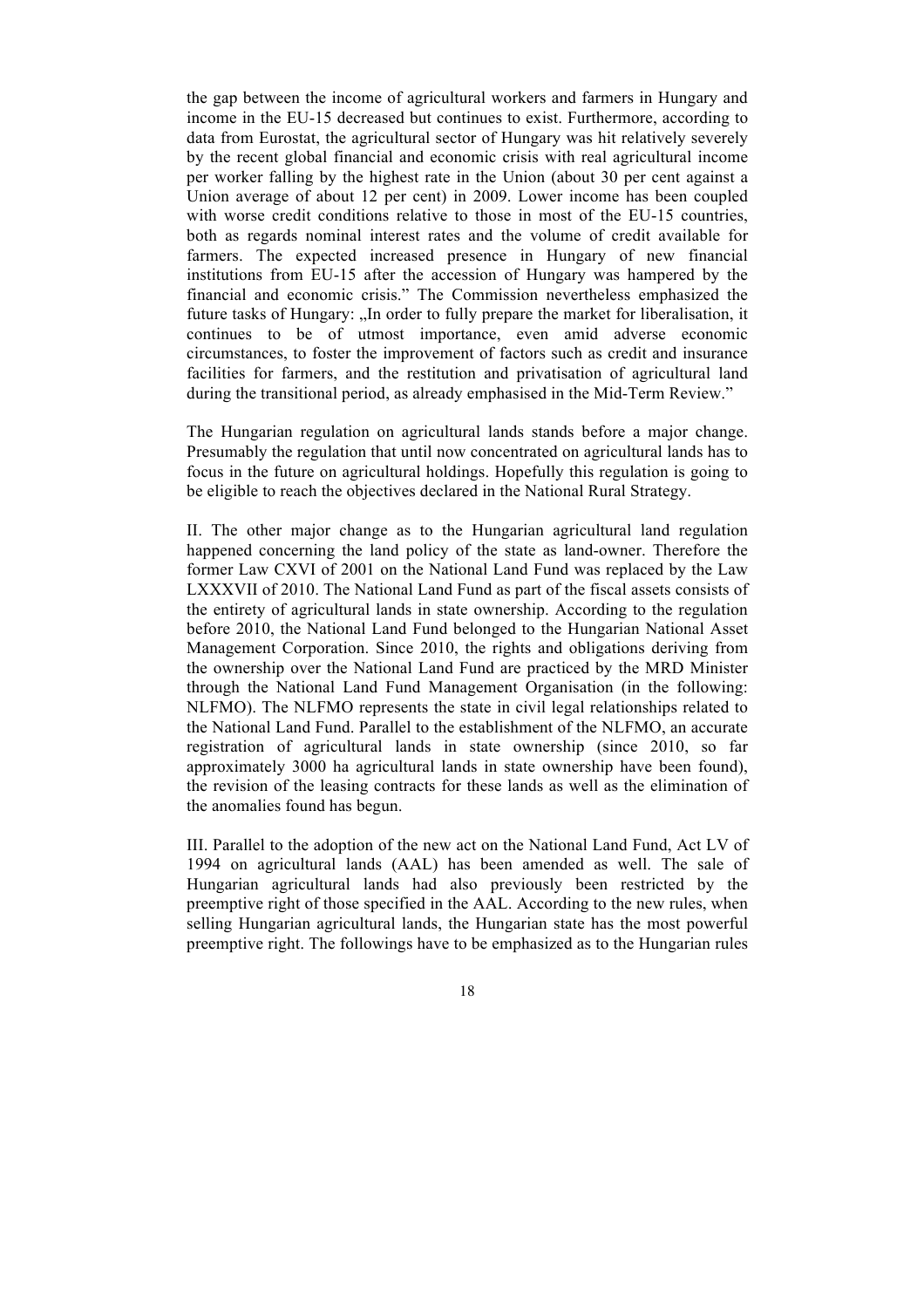concerning preemptive rights: if a landowner wishes to sell their land, and a potential buyer makes an offer to the owner, the landowner shall notify the beneficiaries of the pre-emption of the offer; the beneficiary having the stronger right of pre-emption may purchase the agricultural land at the price given in the offer.

#### 1.5. Rural tax law

The government of 2010 has started significant tax reforms. It decreased the corporate tax, introduced family taxing connected to the personal income tax, and also decreased the degree of the personal income tax. Concerning the taxes in agriculture $31$  nevertheless, there has been relatively small changes compared to 2009. We may summarize the tax regulation in agriculture as seen below.

In actual practice, Act CXXVII of 2007 on Value Added Tax (hereinafter Act VAT), Act CXVII of 1995 on Personal Income Tax (Act PIT) and Act LXXXI of 1996 on Corporate Tax (Act CT) have to be emphasized.

I. The Act VAT provides a sector-neutral legislation, which means that the general rules basically concern the agricultural sector as well and Act VAT provides only some exceptions for agriculture.

With regard to agriculture and rural development, three features of the VAT need to be emphasized. Ad1 The tax rate of certain products concerning diversification (e.g. medicinal herbs) is only 5 percent of the tax base (the average VAT rate is 25 percent since July 1, 2009).<sup>32</sup> Ad2 Certain rules also provide special facilities for the 'taxable person who is engaged in agricultural activities'.<sup>33</sup> Taxable persons engaged in agricultural activities shall not be subject to tax payment, nor shall they be entitled to deducting tax. Receiving taxable persons shall pay a `compensation premium´, in addition to the purchase price but as part of the consideration, to the taxable person engaged in agricultural activities for the goods supplied within the scope of such activities (the percentage rate of the

<sup>&</sup>lt;sup>31</sup> On the previous rural tax law, see NAGY Zoltán: Az agrárszektor adójogi szabályozása. In: CSÁK (edit.): *Agrárjog*. II. volume. Miskolc, 2005, Novotni Publisher, pp 188-205; NAGY: Az agrárszektor adójogi szabályozása. In: CSÁK (edit.): *Agrárjog*. Miskolc, 2006, Novotni Publisher, pp 309-326; NAGY: Az agrárszektor különleges adójogi szabályozásának alapkérdései. In: CSÁK (edit.): *Agrárjog*. Miskolc, 2008, Novotni Publisher, pp 306-322; NAGY: Az agrárium adójogi szabályozása. In: CSÁK (edit.): *Agrárjog*. Miskolc, 2010, Novotni Publisher, pp 315-335; NAGY: A mezőgazdasági tevékenységet végzők adójogi szabályozása egyes jövedelemadóknál. *Publicationes Universitatis Miskolcinensis Sectio Juridica et Politica*, Miskolc University Press, Miskolc, Tomus XXIII/2 (ann. 2005), pp 333-349.<br><sup>32</sup> Section 82 of Act VAT.<br><sup>33</sup> Sections 197-204 of Act VAT.

<sup>19</sup>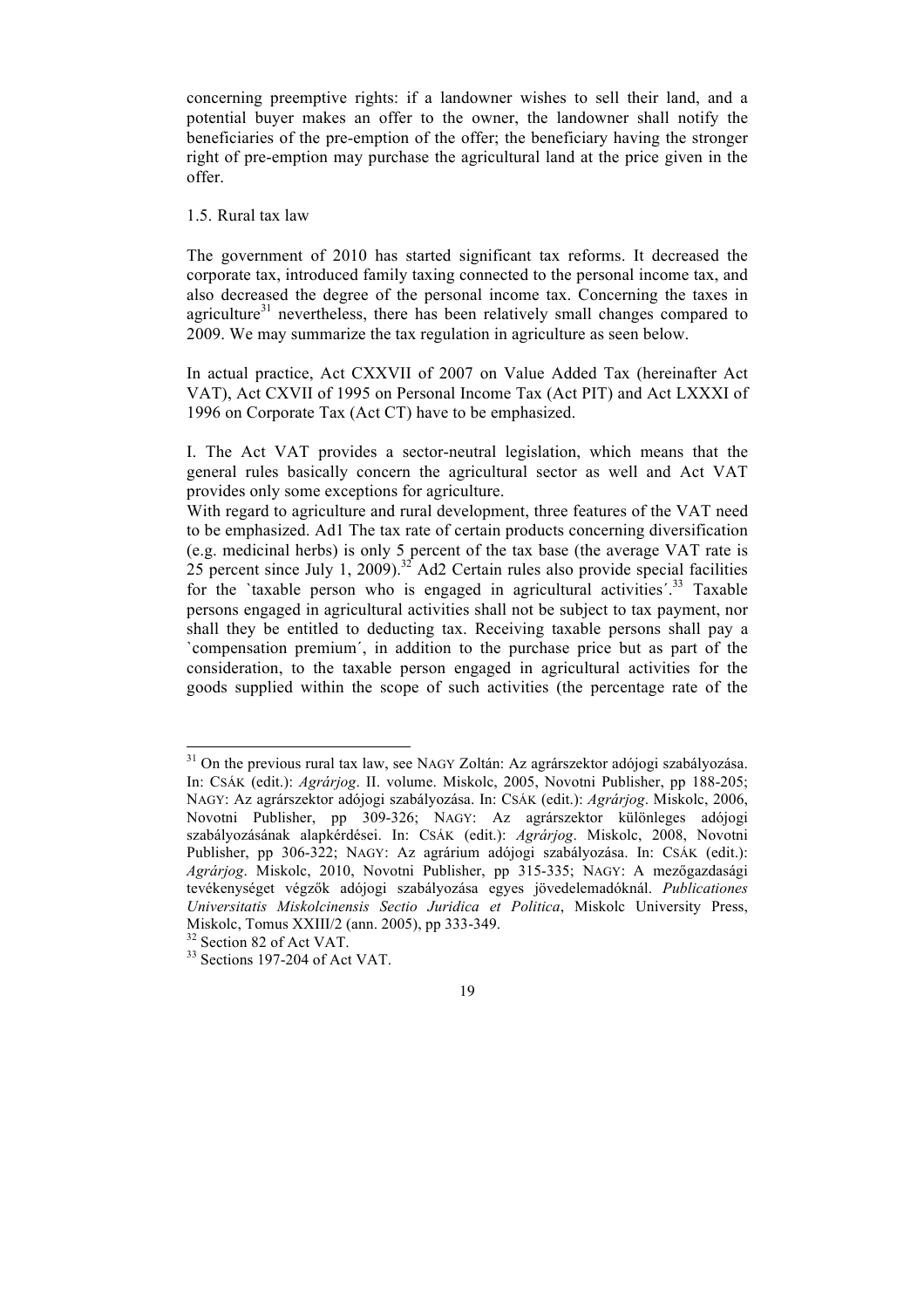compensation premium is 7% or 12%). Ad3 According to Act VAT, the definition of `agricultural activity´ includes a wide range of activities.

II. Act CT also provides a sector-neutral legislation, i.e. the general rules concern the agricultural sector.

With regard to agriculture, two features of the CT need to be emphasized. Ad1 At the `tax base decrement factors´, the rules of `depreciation´ may be emphasized, according to the diversification. The depreciation may be deducted from the prime cost of 'tangible assets' and 'intangible assets' of an investment project.<sup>34</sup> The category of intangible assets may include e.g. intellectual products. Forests, plantations, buildings and technical equipments may comprise the class of tangible assets.<sup>35</sup> Ad2 According to Act CT, there are some 'tax incentives' granted for investment projects (e.g. projects for the processing and marketing of agricultural products). $36$ 

III. Two main features of the PIT may be emphasized. Ad1 The legislator abolished the rules according to which the income from the `rural tourism services<sup> $37$ </sup> was exempt from the tax. $38$  Ad2 Act PIT provides favourable tax. conditions for the taxable person who is engaged in agricultural activities (e.g. `small-scale agricultural producer<sup> $(39)$ </sup>. According to the  $\overline{A}$ ct PIT, the definition of 'agricultural activity' includes a wide range of activities. $40$ 

1.6. Rural social law

 $38$  Previous Section 74 of Act PIT.<br> $39$  According to Section 3 of Act PIT, 'small-scale agricultural producer' shall mean a private individual above the age of 16 who is not a private entrepreneur but possesses a small-scale producer license and is engaged in activities aimed at producing the products listed in Schedule No 6 on his own farm, including private individuals registered as agricultural producers in the register of the body in charge of agricultural and regional development aid and the private individual who qualifies as a family estate farmer under the Arable Land Act, and any members of the family of such private person who participate in the family homestead in a form other than employment, with respect to all of them in connection with the revenue (income) from the activity or activities aimed at producing the products listed in Schedule No 6.

 $40$  See Schedule No 6 of Act CT (e.g. production, processing and sale of foodstuffs by smallholders, as well as forestry, planting, etc.).

<sup>&</sup>lt;sup>34</sup> See Annex 1 of Act CT.<br><sup>35</sup> See Annex 2 of Act CT.<br><sup>36</sup> See Art. 22/B. § (1) c) and (12) of Act CT.<br><sup>37</sup> According to previous Section 3 of Act PIT, 'rural tourism services' shall mean services provided by a private individual, not as a private entrepreneur: (a) by providing accommodations, to include not more than ten beds, in his own rural house together with meals and optional programs (including demonstration of the household and the farm's operation) for individual private persons or families for the purpose of earning a profit; or (b) temporary rural and agro-tourism services.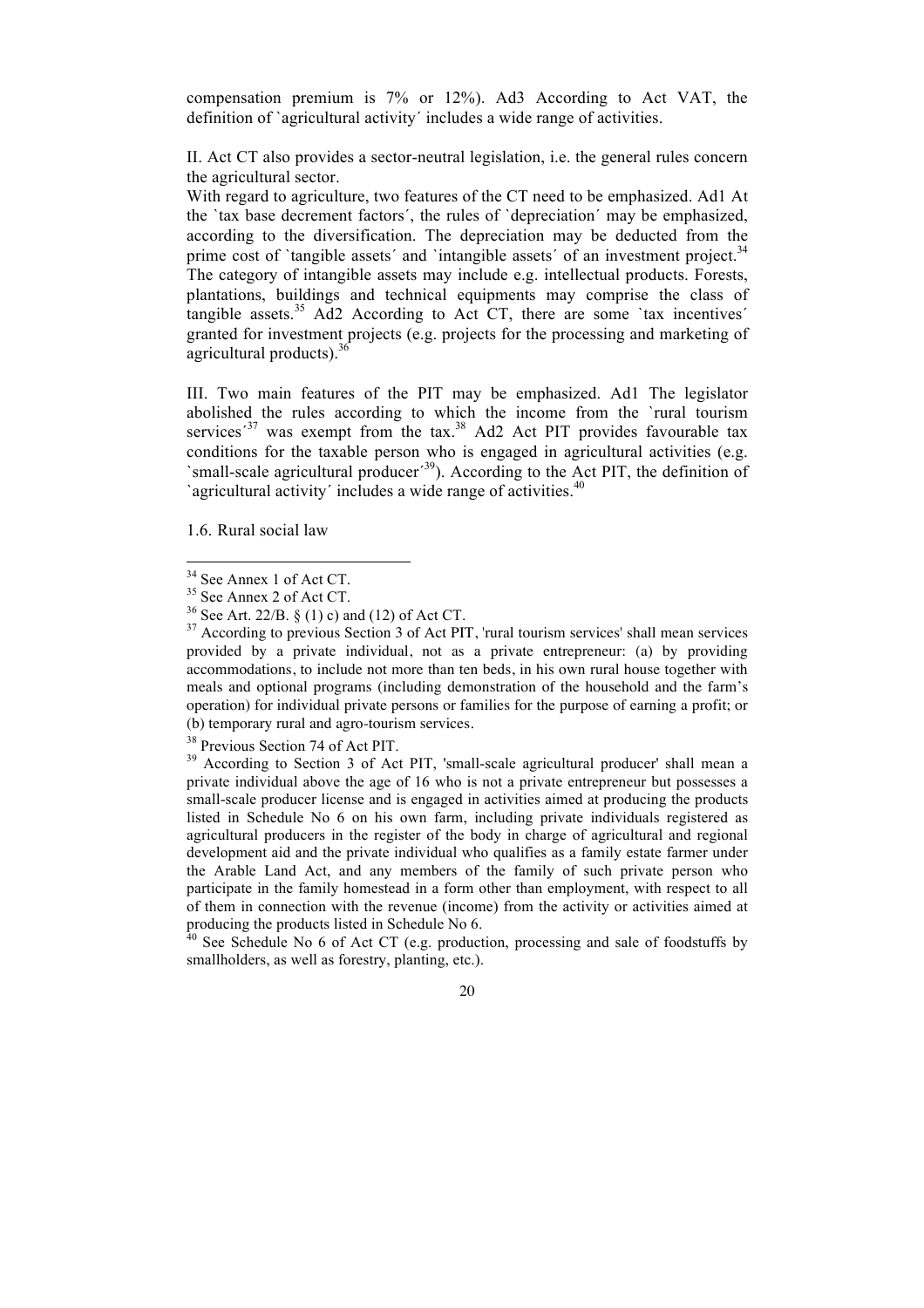In the field of rural social law, we basically would like to emphasize three issues:

I. The regulation on simplified employment. The new regulation<sup>41</sup> replacing the previous one<sup>42</sup> names *agricultural seasonal work* as a certain type of simplified employment that may amount up to 120 days between the same partners. The new regulation amends the previous one in two ways: first, it lays less administrative burden on the participants of agricultural seasonal work, and second, it decreases the tax obligations of the participants of agricultural seasonal work.

II. National Public Employment Programme  $(2011)^{43}$  The new Hungarian government leads a significantly different economic policy than its predecessors, and heavily criticized the former, unjustifiedly liberal governmental economic policy. They explained that it was due to an economic policy that takes into consideration nothing but the point of view of the markets that the economy in Hungary was capable of employing only a very few people (the employment rate was one of the lowest in Hungary; the Prime Minister of Hungary simply called it a shame!). Therefore, the new economic policy is more intervening than the former one, and in addition, it aims at reintroducing in the world of labour that part of the society which – because of its own decision or external factors – was displaced for a longer period of time from the labour market. Public employment is – according to the decision of the government – no final solution, but rather a provisional situation, particularly in regions where it is not possible to find a job at the primary labour market. The regulation on public employment is connected to agriculture and rural development in many ways; in particular, in the fields of water management, forestry and nature protection. In 2011, approximately 200.000 people are going to take part in the public employment programme (in 2010, it was only 100.000). A corner-stone of the programme is the idea that only those people may receive social benefits from the state who are unable to work or who are constantly hindered in their work; everybody else in Hungary has to work!

III. *Comprehensive carrier model for young agriculturers*. Important factor of the carrier model in preparation is that it makes it possible for young agriculturers to receive land from the National Land Fund. On the basis of the National Rural Strategy, the Hungarian government decided to start a demographical land

<sup>&</sup>lt;sup>41</sup> Act LXXV of 2010 on the simplified employment.<br><sup>42</sup> See Act CLII of 2009 and the analysis of this: MÉLYPATAKI Gábor: Neue Formen der Beschäftigung im Agrarrecht. *Journal of Agricultural and Environmental Law*, 2010/9,

See Decree  $375/2010$  (XII.30.) of the Hungarian Government on the support of communal work. On the programme and the communal work, see (10.6.2011): http://www.kormany.hu/download/a/f6/10000/K%C3%B6zfoglalkoztat%C3%A1s.pdf

<sup>21</sup>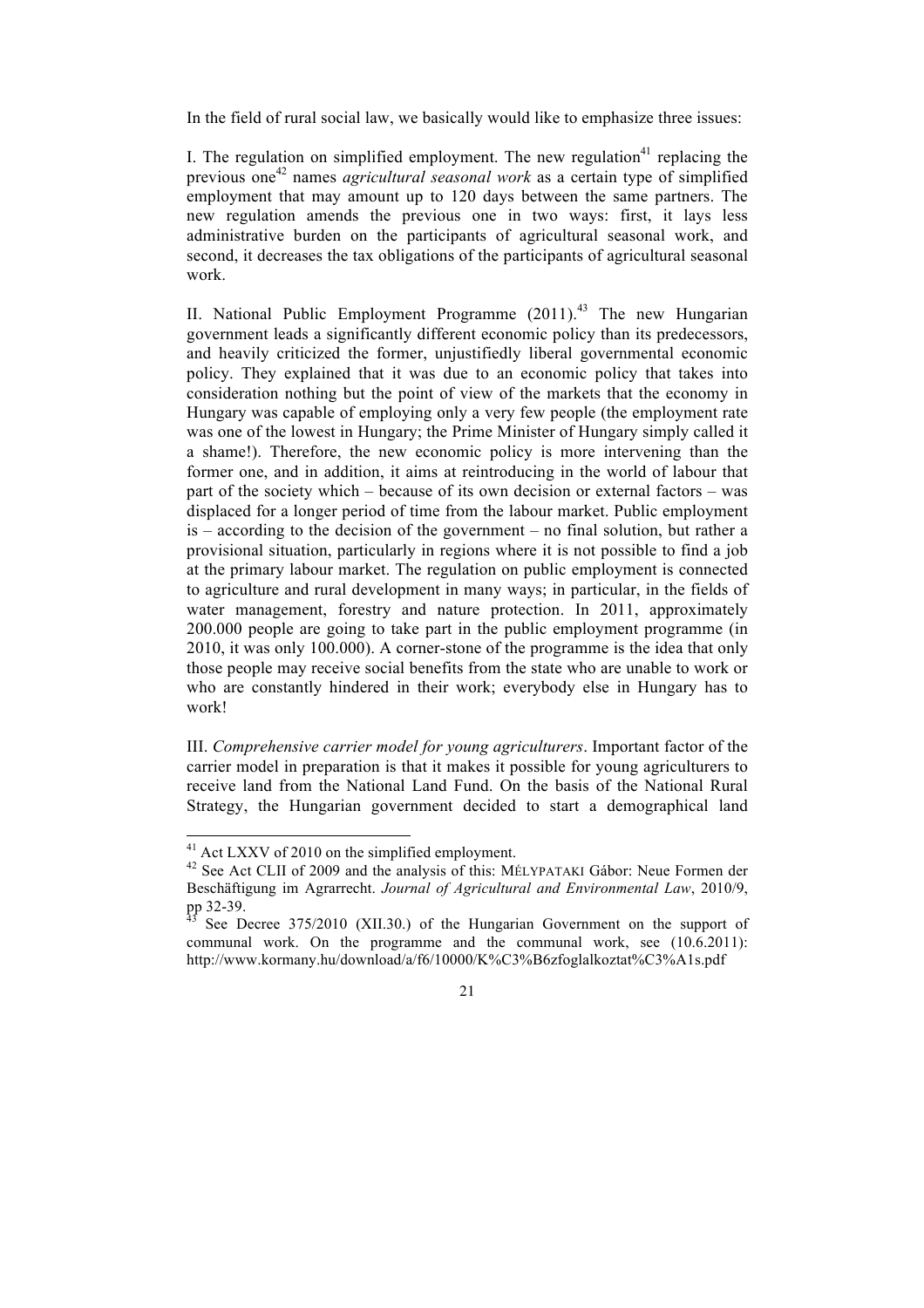programme, in the frame of which they aim at ameliorating the demographic situation and a change of generations in agriculture with the long-term (25-50 years) lease of arable lands, and other measures. In the frame of inheritable leasing rights young couples wanting to work in agriculture could receive lands, if this young family (a) settles there, (b) pursues agricultural activity, and (c) obliges themselves to give birth and raise at least two children.<sup>44</sup>

### 1.7. Other areas of rural law

A new regulation on the chambers of agriculture is in progress as well. Chambers as public corporations<sup> $45$ </sup> have two different types according to the Hungarian civil law. One type is professional associations. Professional associations having obligatory membership are among others the Hungarian Veterinary Chamber, the Chamber of Hunters, as well as the Chamber for Phytosanitary. Three distinct legal acts deal with each of the above mentioned three professional associations. The other type of chambers is that of economic chambers, having no obligatory membership according to the regulation in force. One single legal act deals with the economic chambers, including the chamber of agriculture; Act CXXI of 1991. The new draft bill on the chambers of agriculture would (a) regulate the chambers of agriculture in a single, separate legal act; (b) reintroduce the obligatory membership for the chambers of agriculture; (c) regulate them under a new name; i.e. 'chambers of rural development, agriculture and agrifood economy'; (d) serve as a forum of the sector's inner consultation, including producers, processory and vendors.

<sup>44</sup> *Conception of National Rural Strategy – 2020*. *Theses of the strategies concerning agriculture, foodstuffs, environment and rural development*. Volume I. Working paper. Budapest, 8.4.2011, p 15; on the system of the Hungarian family supports, see JAKAB Nóra: A családtámogatási ellátások szabályai. In: GECSE ISTVÁNNÉ (edit.): *Szociális jog II. Társadalombiztosítási jog*. Miskolc, 2007, Novotni Publisher, pp 213-220.

<sup>&</sup>lt;sup>45</sup> Public corporations are self-governing organisations with registered membership whose establishment has been ordered by law. Public corporations perform public duties related to their membership and/or the activities performed by their membership. Public corporations are legal persons.

<sup>22</sup>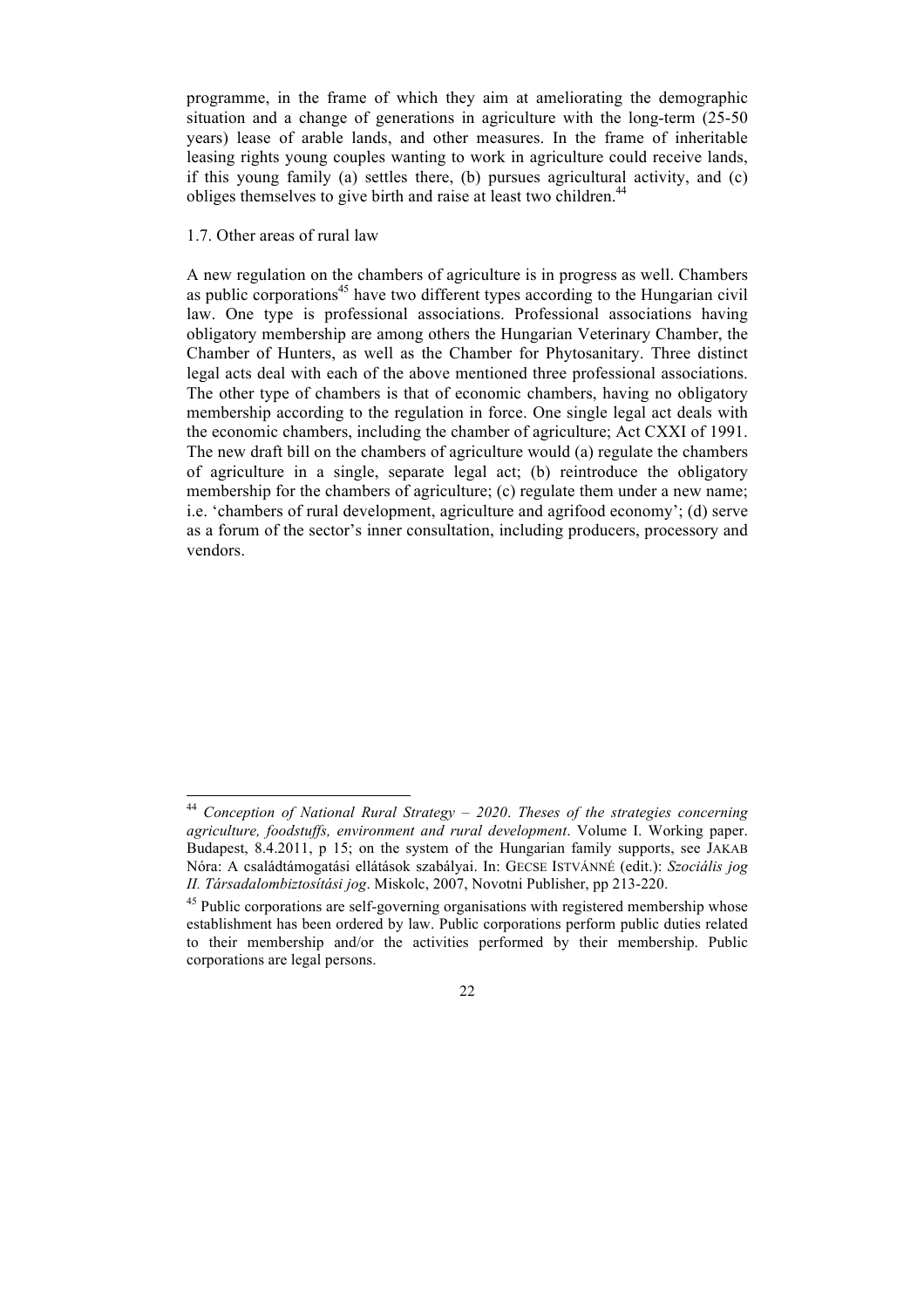#### *B Analysis*

2. Which of the above (see point 1) stated legal developments you consider

2.1.as particularly successful? State why?

We do agree with the majority of the above regulations and measures. (a) We consider it to be particularly beneficial that the cited provisions have earned a place in the new Constitution of Hungary. (b) We consider the adoption of a new rural development strategy to be important, as without it agricultural legislation is lacking a compass and a map. A lawyer may only evaluate or ameliorate the law in case it has a templet. National rural strategy may be such a templet. (c) For years, jurisprudence has already drawn attention to the necessity of a different, agricultural holding based legislation instead of the current agricultural land based one. It will hopefully materialize before 2014. (d) To ensure the access to the gold of the  $21<sup>st</sup>$  century (the blue gold), i.e. water is an essential interest also of the Hungarian agriculture. Legislatory steps awaited in this regard are of core importance. At world level, we would encourage the states to participate more actively, for the sake of the public. (e) We deem it important that the interprofessional organisations known by European law would function properly in Hungary as well, and that the country could make use of the related opportunities. But the way of their establishment is decisive. The authors are afraid that the government – instead of modifying the existing, good-working structures – will decide for a completely new structure. So e.g. in the wine sector we consider a smaller modification of the wine community system accepted and known by the wine profession would be enough to be accepted as an inter-professional organisation. It is simply unnecessary to build up a completely new structure, and would only fulfil personal ambitions… (f) We consider it to be good that the legislator lays emphasis on the adaptation of the system of food labelling and the determination of the notion of a 'Hungarian product'. In numerous cases (e.g. in connection with health scandals of imported foreign products) Hungarian consumers had been afraid to buy healthy Hungarian products because they simply could not trust those products (e.g. cucumber) to be in fact really Hungarian, not only (falsely) on the labelling, as it happened before...

2.2.as particularly unsuccessful? State why?

Based on the experience of the past decade we can say that the legislator does not take the results, comments of the jurisdiction properly into account. Many of the legal acts cited above are under construction right now, therefore we would deem it important that the legislator consults the representatives of the jurisprudence more actively. Important agricultural, economical and legal aspects have to be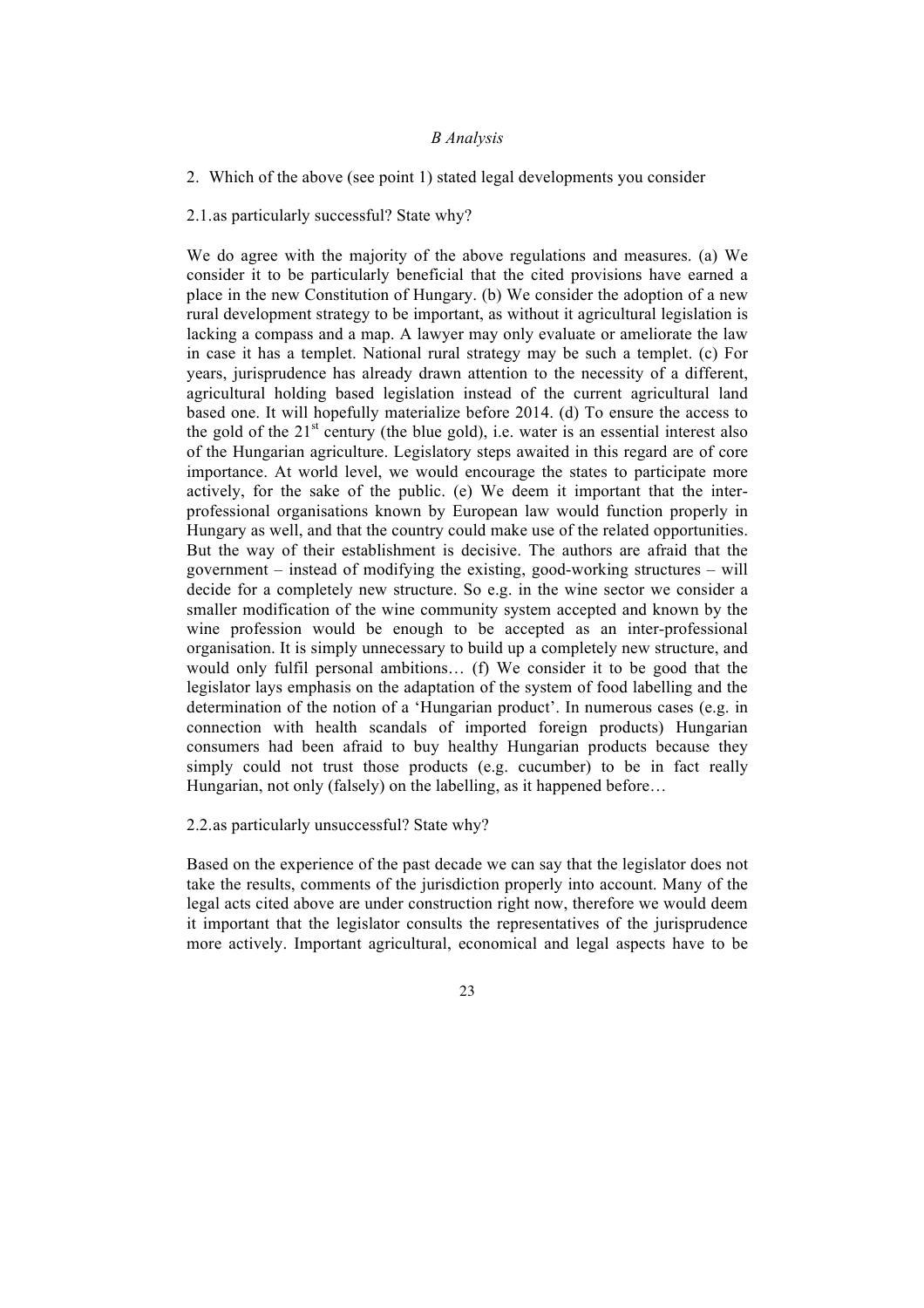taken into account during the elaboration of modern agricultural legislation. Until now we can say that from these three aspects the legal one has still often been pushed into the background. Hungarian jurisprudence has already signalized beforehand the necessity of numerous legal institutions to be established soon (regulation of agricultural holdings instead of regulation based on the agricultural land, more accurate dogmatics of the agricultural property rights). If more attention was paid to the jurisprudence beforehand, national agricultural regulation would not be standing here today.

We are worried to see that the ministry for environmental protection has been integrated into the Ministry of Rural Development. This may result in the unduly suppression of the environmental aspects because of the economic ambitions of the other part of the ministry. We deem it important that the economic development of the country does not hurt the environment neither on short nor on long-term. In the field of environmental protection there is no backing room…

3. Can you make out, considering the above developments, new or already existing trends? How do you assess future developments in that issue?

I. Old trends. No answer has been found to questions of numerously previously seen tendencies.

Such tendencies are the growth of the Earth's population, restricted supplies (food, energy, water). According to the Balaton Group, besides climate change and biodiversity, the land-question seems to be a similarly problematic field.<sup>46</sup> The UN Special Rapporteur on the right to food, *Olivier De Schutter*, sees a worrying tendency in some countries buying up other countries' (continents') agricultural lands.<sup>47</sup> Adding the scarcity of water and energy, in the not too distant future society is possibly going to consist of so-called fortress societies (regarded as the most likely by the Balaton Group). Or are we already part of this process?

<sup>46</sup> ROCKSTRÖM, Johan et al: A safe operating space for humanity. *Nature*, 461, (24.9.2009), pp 472-475; HUNGARIAN PARLIAMENTARY COMMISSIONER FOR FUTURE GENERATIONS: *Report of the Hungarian Parliamentary Commissioner for Future Generations: 2010*. Budapest, 2011, Office of the Parliamentary Commissioners of Hungary, p 300. The English summary of the report can be downloaded at http://jno.hu/report2010/jno\_report\_2010.pdf

<sup>47</sup> DE SCHUTTER, Olivier: *Large-scale land acquisitions and leases: A set of minimum principles and measures to address the human rights challenge*. Report of UN Special Rapporteur on the right to food, 28.12.2009, A/HRC/13/33/Add.2.; DE SCHUTTER, Olivier: *Access to Land and the Right to Food*. Report of UN Special Rapporteur on the right to food, 11.8.2010, A/65/281.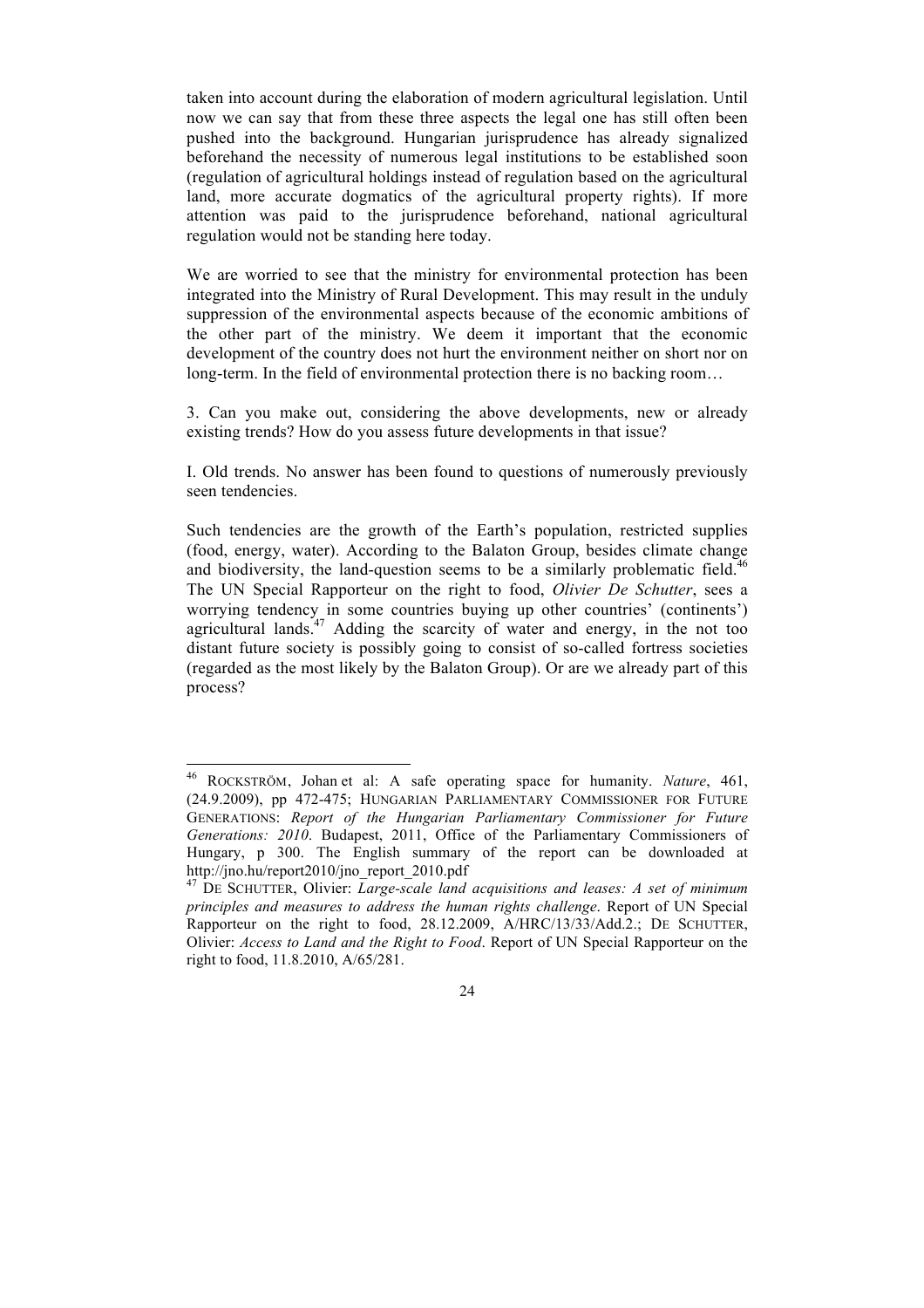With regard to this, we consider it to be urgent that e.g. the WTO's purely economic-commercial function (copying the European integration's development) is soon completed by a strong environmental protectional and human rights functions.<sup>48</sup> Rights to environment, food and water need to be emphasized in this regard. Mankind may be capable of solving these challenges (e.g. that half of the produced food would not go lost;  $49$  keep back the speculative capital – more and more, and unduly – present in food commerce,  $50$  etc.), it should only want it finally.

II. New tendencies: `*continental & green & family-friend New Deal for Europe*´. The 2008 financial and then economical world-wide crisis (the end of which cannot be surely predicted) is in our view the beginning of a new economicalsocial world order. The crisis has had a particularly devastating effect on the economy of Europe. We are not sure whether the EU is dealing correctly with the problem right now (e.g. China as a concurrent has elaborated a significant advantage).

We regard on the contrary the Hungarian change encouraging, as its economic concept focuses on the fight against state debt and to reach a high level of employment. We hope that all this is going to materialize for the sake of future generations and not to their detriment. To ensure this, among others the social basis of sustainability, i.e. healthy families have to be protected and supported in a stronger way. Let us not forget that in Middle-Eastern-Europe, the former Soviet block that could in the future serve as an economic motor of the EU, depopulation causes a real problem; it is not at all sure that a growing immigration would be the sustainable answer (see e.g. the French, German, British problems).

In our view, European economic policy is in need of a stronger intervening economic model; a kind of 'continental, green and family-friendly New Deal'. Of course, not only on the level of programmes, but also when it comes to realization…

48 RAISZ Anikó: Az emberi jogok új kihívások előtt – avagy a globalizáció egyes kérdései, különös tekintettel a WTO-ra. *Collega*, 2006/2-3, pp 238-241; SMALLER, Carin: Human Rights Impact Assessments for Trade and Investment Agreements. Report of the Expert Seminar, June 23-24, 2010, Geneva (Switzerland). Source (10.6.2011): http://www.srfood.org/images/stories/pdf/otherdocuments/report\_hriaseminar 2010 eng.pdf

<sup>49</sup> HUNGARIAN PARLIAMENTARY COMMISSIONER FOR FUTURE GENERATIONS: *Report of the Hungarian Parliamentary Commissioner for Future Generations: 2010*. Budapest, 2011, Office of the Parliamentary Commissioners of Hungary, p 270.

<sup>50</sup> DE SCHUTTER, Olivier: *Agribusiness and the right to food*. Report of UN Special Rapporteur on the right to food, 22.12.2009, A/HRC/13/33.

<sup>25</sup>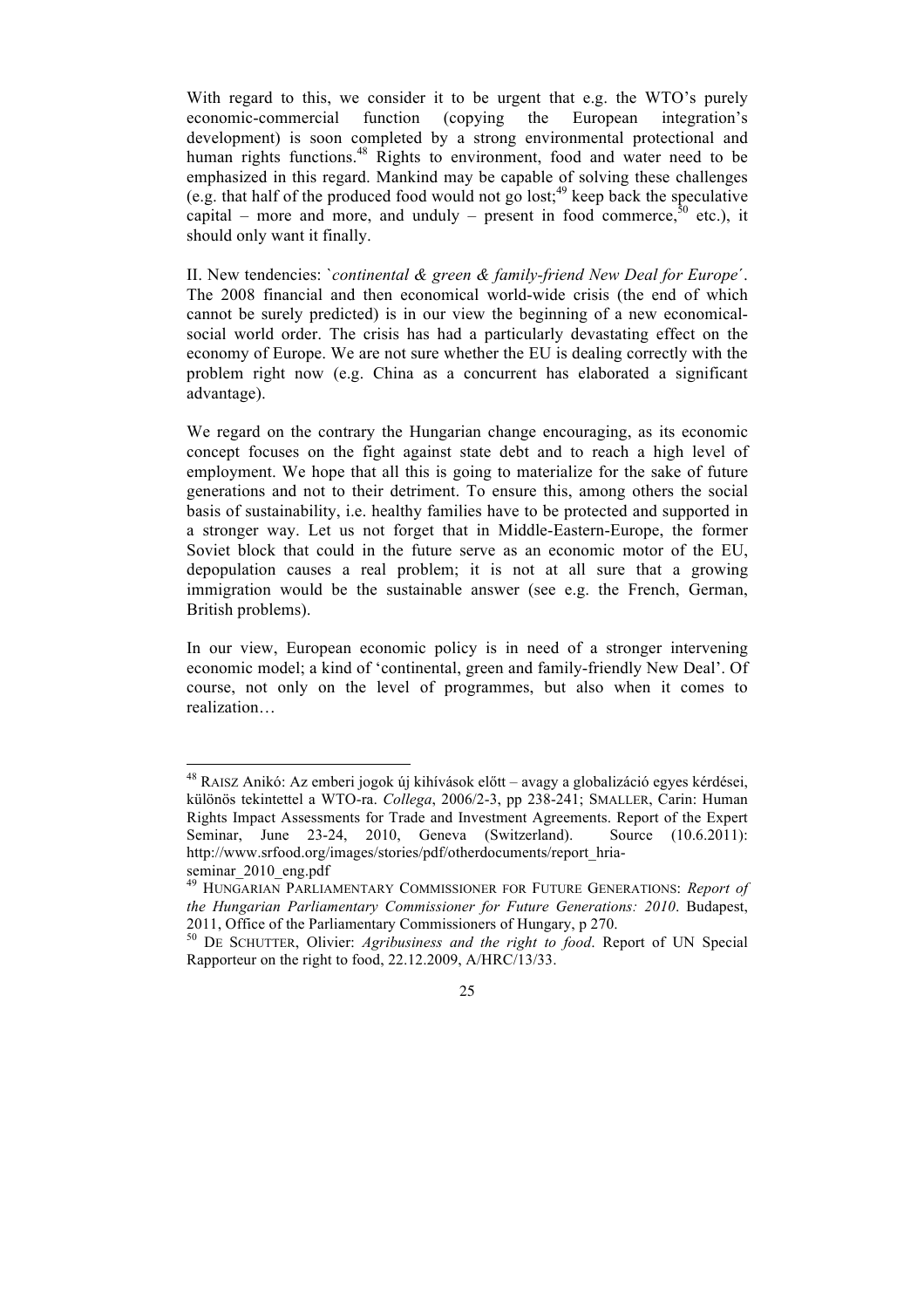4. How do you assess the overall role of international and European legislation for the development of rural?

I. Regarding the importance of *biodiversity*, at international level we deem the measures adopted at the tenth summit of the Convention on Biological Diversity (Nagoya, Japan) important; namely (a) the Nagoya Protocol on Access to Genetic Resources and the Fair and Equitable Sharing of Benefits Arising from their Utilization, (b) the Strategic Plan for Biodiversity 2011-2020, and (c) the Strategy for mobilization of financial resources.<sup>51</sup> All these measures may have significant effect also in numerous fields of the Common Agricultural Policy. We welcomed that the elaboration of the EU's biodiversity strategy until 2020 has started during the Hungarian EU presidency. $52$ 

II. We deem it very important that the EU has adopted an outcome document in the field of water policy – a field essential both for agriculture and rural development – also during the Hungarian EU presidency. The document emhasizes that the objectives of water policy have to be integrated during the upcoming reform of the CAP. During this reform – while supporting the environmental and climate advantages in rural areas – solutions have to be supported due to which everybody wins, and which contribute to reach the objectives of the mentioned water strategies and legal measures.<sup>53</sup>

III. We consider it to be important that in connection with the negotiations on the new fiscal period of the Union starting from 2013, the EU Member States still would like to maintain the Common Agricultural Policy, and its financial frames are not going to be restricted. With regard to the world tendencies of food production, we are convinced that the EU may only fulfil sustainable economical and social objectives with a CAP that is effective and intervening.

Furthermore, we deem it important that the Visegrad 4 countries (V4), plus Romania and Bulgaria stood up united for a non-discrimination in the EU between old and new member states in the next fiscal period in connection with the distribution of agricultural and rural development means.<sup>54</sup> Such a discrimination ('historically based system of criteria') is a disgrace of the current

 $\overline{a}$ 

<sup>51</sup> See RODICS Katalin – GREGUSS Ditta: A biológiai sokféleség egyezmény 10. konferenciája. http://www.fvm.gov.hu/doc/upload/201011/20101115084449.pdf

<sup>52</sup> See European Commission: *Our life insurance, our natural capital: an EU biodiversity strategy to 2020*. COM(2011) 244 final, Brussels, 3.5.2011. 53 See European Council: *The protection of water resources and the integrated and* 

*sustainable water management in the EU and abroad*. 11308/11, Brüsszel, 2011.6.9. (06.16), point 16.

<sup>54</sup> See *Joint Statement of Bulgaria, the Czech Republic, Hungary, Poland, Romania and the Slovak Republic on the future of the Common Agricultural Policy*. Visegrád, 25 June 2010.

<sup>26</sup>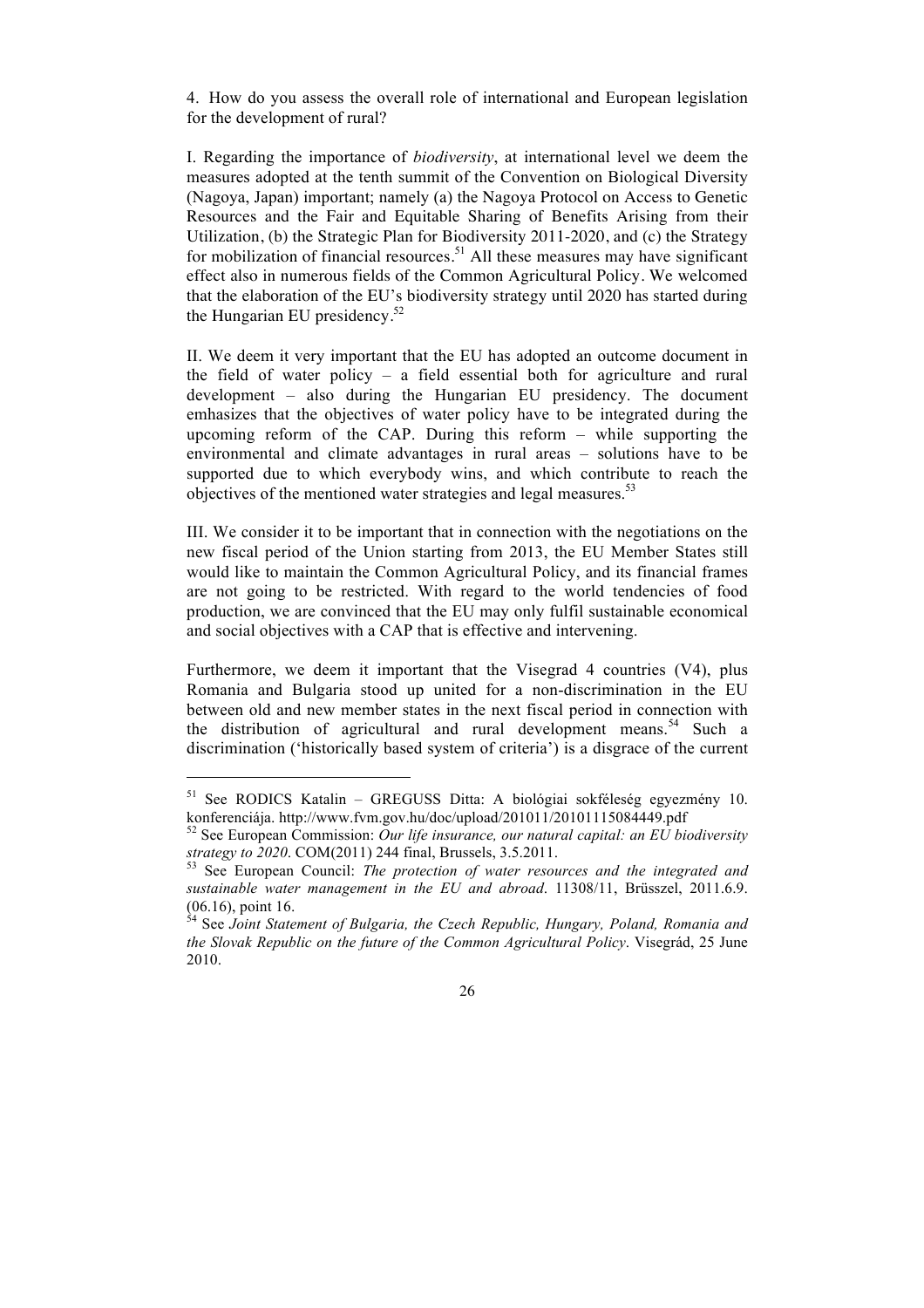fiscal period. In the future, Middle-Eastern-European countries may become one of the axles of the European economy.55

5. How do you assess the overall role of international and European jurisprudence for the development of law in rural areas?

I. The proliferation of international tribunals makes it necessary for us to limit our examination in the frame of this paper only to two international courts: the International Court of Justice (ICJ) and the European Court of Human Rights (ECtHR).

II. The ICJ, as the primary judicial organ of the United Nations, the 'World Court' has an influence on practically every single international judicial organ in the world. Therefore, if the ICJ decides on an agriculture-related question, the effects exceed the limits of the actual case. The list of cases involving natural resources is long,<sup>56</sup> but only some cases dealing with agriculture-related issues are going to be mentioned in the following. The tendency is clear: water management questions may be regarded as the core agricultural disputes in front of the ICJ. The *Gabcikovo-Nagymaros* case (*Hungary/Slovakia*) 57 is the most famous of them all, and was followed by other cases, including the *Kasikili/Sedudu Island* (*Botswana/Namibia*)<sup>58</sup> and the *Pulp Mills* (*Argentina/Uruguay*)<sup>59</sup> cases, as well as the finished and the ongoing *San Juan River* cases (*Costa Rica/Nicaragua*).<sup>60</sup> Other issues concerned e.g. the collection of turtle eggs, the establishment of natural parks, or aerial herbicide spraying, i.e. *Indonesia/Malaysia*,<sup>61</sup> *Benin/Niger*62 and *Ecuador/Colombia*63 respectively. The mentioned decisions

<sup>&</sup>lt;sup>55</sup> On the analysis of the future of the CAP, see HUNGARIAN PARLIAMENTARY COMMISSIONER FOR FUTURE GENERATIONS: *Report of the Hungarian Parliamentary Commissioner for Future Generations: 2010*. Budapest, 2011, Office of the Parliamentary

Commissioners of Hungary, pp 269-273.<br><sup>56</sup> See Nico SCHRIJVER: *Development without Destruction. The UN and Global Resource Management.* Indiana, Indiana University Press, 2010, pp. 209-211

<sup>&</sup>lt;sup>57</sup> ICJ, *Gabcikovo-Nagymaros, Hungary/Slovakia*, September 25, 1997. See furthermore HERCZEGH Géza: Bős-Nagymaros, *Valóság*, XLVII (2004) 2., pp. 1-20; NAGY Boldizsár: Bős-breviárium, *Beszélő*, X (2005) 10.<br><sup>58</sup> ICJ, *Kasikili/Sedudu Island, Botswana/Namibia*, December 13, 1999<br><sup>59</sup> ICJ, *Pulp Mills on the River Uruguay, Argentina/Uruguay*, April 20, 2010<br><sup>60</sup> ICJ, *Dispute r* 

<sup>13, 2009,</sup> and *Certain Activities carried out by Nicaragua in the Border Area, Costa Rica/Nicaragua*, November 19, 2010 (application). For further reading see RAISZ Anikó: Nemzetközi környezetvédelmi kérdések a Nemzetközi Bíróság előtt napjainkban, to appear, in: SÁRY Pál (ed.): *Publicationes Universitatis Miskolcinensis, Sectio Juridica et Politica*, *Miskolc University Press, 2011, Tomus XXIX.* <sup>61</sup> ICJ, *Sovereignty over Pulau Ligitan and Pulau Sipadan, Indonesia/Malaysia*,

December 17, 2002<br><sup>62</sup> ICJ, *Frontier Dispute, Benin/Niger*, July 12, 2005

<sup>27</sup>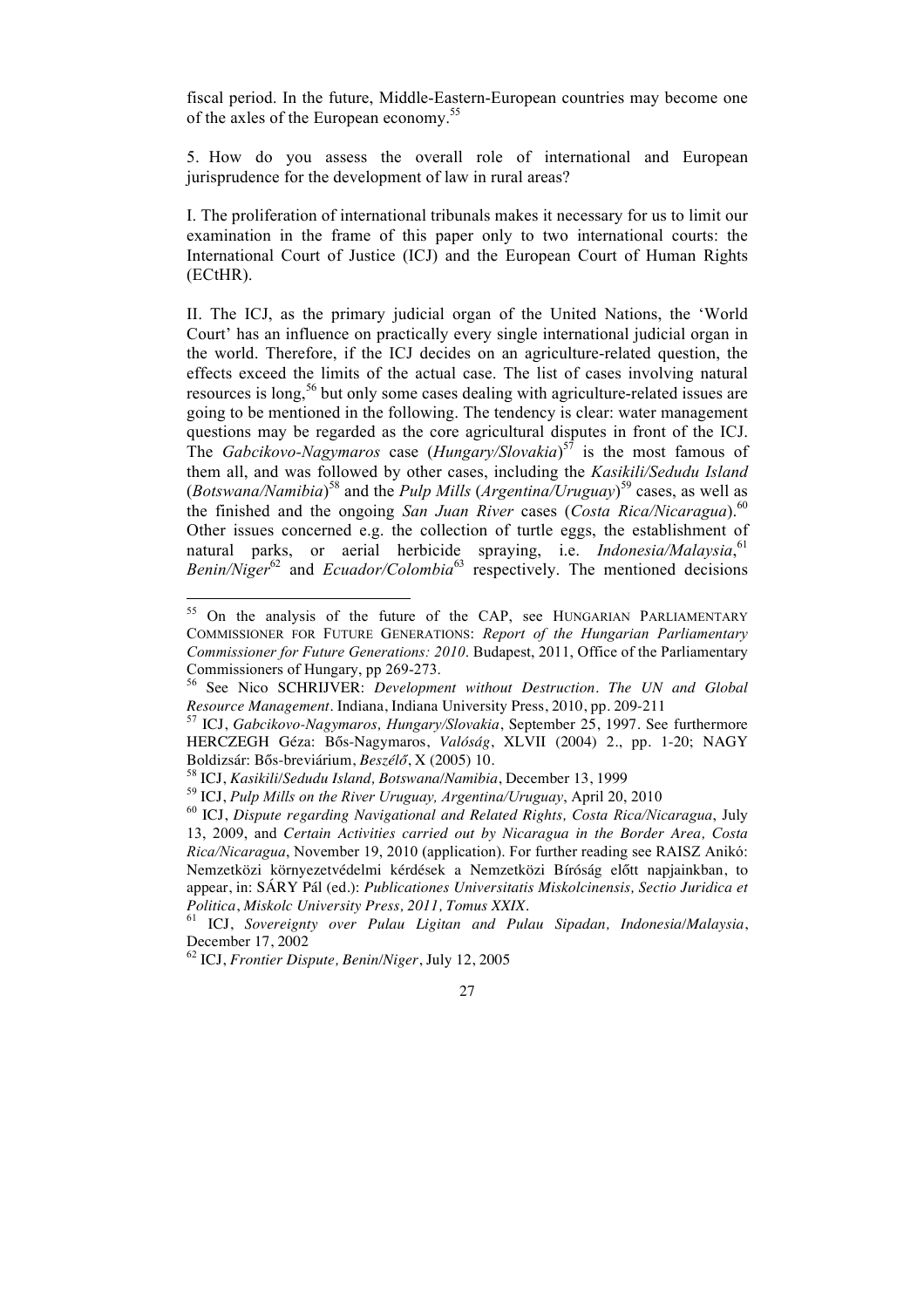have influenced not only the concerning countries' agricultural legislation, but some of the statements included within have effectively changed priorities in national agricultural laws and going to do that in the future, see e.g. environmental impact assessment or water management principles in case of shared watercourses.

III. Nevertheless, agricultural issues may not only rise in a real international context in international jurisprudence. Purely internal problems may be dealt with at the regional human rights courts, in our continent at the European Court of Human Rights. The ECtHR faces complaints about the violation of certain civil and political rights; agricultural questions arise above all as to the procedural rights and the right to property. Land indemnisation problems<sup>64</sup> arose among others in the *Malhous v. Czech Republic*,<sup>65</sup> *Dimitrov v. Bulgaria*<sup>66</sup> and the *Haralambie v. Romania*<sup>67</sup> cases, in which the indemnisation of agricultural lands expropriated during the communist regime was discussed. As to Hungary, among others the *Tardi et al. v. Hungary*<sup>68</sup> case may be mentioned, concerning the reallocation of the expropriated people's former vineyards. Besides, politically neutral cases landed before the ECtHR as well, such as the *Richet and Le Ber v. France*,<sup>69</sup> a case dealing with land use problems in the French Riviera. Even the question of discrimination arose in some cases, e.g. in the *Chassagnou et al. v. France*,<sup>70</sup> involving hunting rights. As the ECtHR's decision is binding, the concerning nations needed to and – in an overwhelming majority of the cases actually – did amend their agricultural legislation in order to fulfil the requirements of the ECtHR's judgment.

IV. In sum, in connection with the related international jurisprudence, we deem it to be the most important to underline those decisions dealing with land indemnification and water management. The decisions have had direct effect on the concerned countries' national legislation, but both mentioned tribunals being so influential, we may easily risk the statement that these decisions created

<sup>&</sup>lt;sup>63</sup> ICJ, *Aerial Herbicide Spraying, Ecuador/Colombia*, April 1, 2008 (application)<br><sup>64</sup> For further reading on this see RAISZ Anikó: Földtulaidoni és földhasználati kérdések

az emberi jogi bíróságok gyakorlatában. In: CSÁK Csilla (ed.): *Az európai földszabályozás aktuális kihívásai: Current challenges of the European legislation on agricultural land - Aktuelle Herausforderungen der europäischen Regulierung über den*  landwirtschaftlichen Boden. Miskolc, Novotni Alapítvány, 2010. pp. 241-253.<br>
<sup>65</sup> ECtHR, *Malhous v. Czech Republic*, July 12, 2001, No. 33071/96.<br>
<sup>66</sup> ECtHR, *Dimitrov v. Bulgaria*, September 23, 2004, No. 47829/99.<br>
<sup>6</sup>

and 28443/95.

<sup>28</sup>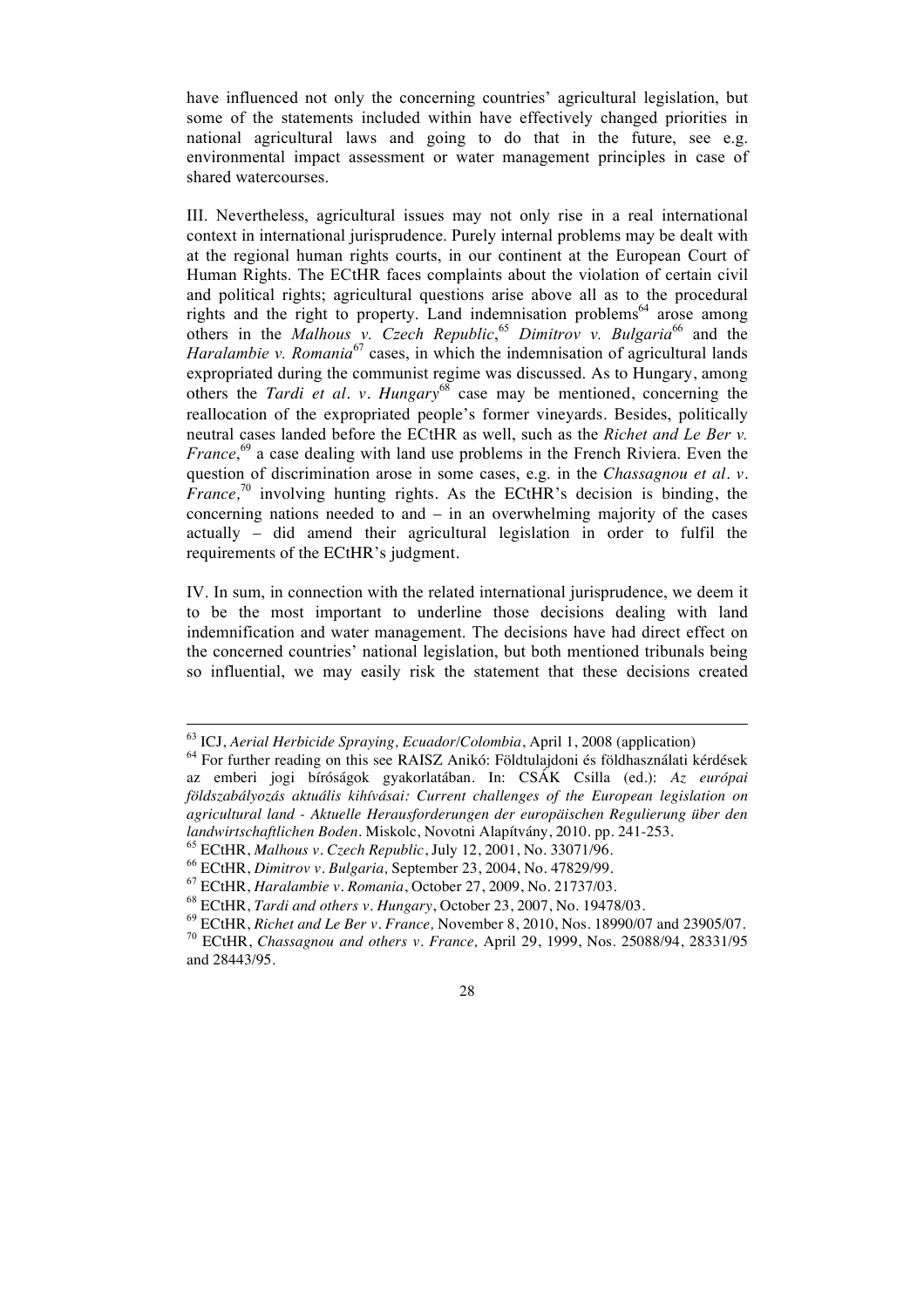international precedents, thus having a wider and, more importantly, a developing effect on other national agricultural legislations.

6. How do you assess the overall influence of your national legislature on the development of rural law?

See Part A. of the paper.

7. How do you assess the overall influence of your national jurisprudence concerning the development of law in rural areas in your country?

I. During dispute settlement in Hungary, the role of arbitration has been classed  $up<sub>1</sub><sup>71</sup>$  the agricultural arbitral tribunal works besides the National Agricultural Chamber.

II. The Hungarian Constitutional Court (Alkotmánybíróság, AB) – as detailed in point A.1.1 – has come to an important decision<sup>72</sup> related to the introduction of the SPS. $^{73}$ 

III. The Tokaj wine region – which is part of the UNESCO World Heritage – is object to a legal dispute since 2006, as in Szerencs, a town belonging to the wine region, the building of a straw-fired power plant was/is planned. In order to build the investment, even the idea to quit the World Heritage programme came up. The wine-makers of Tokaj – being afraid that the microclimate giving the speciality of their wines having the designation of origin '*Tokaj*' – opposed the investment, and attacked the planned investment at various fora. The Parliamentary Commissioner for Future Generations (Jövő Nemzedékek Országgyűlési Biztosa, JNO) entered the legal debate, and delivered a related statement, $^{74}$  judging the investment as problematic from numerous aspects.

71 ERDŐS Éva – JAKAB Nóra – RAISZ Anikó: Jurisdiction and alternative dispute settlement resolution in agriculture. *Journal of Agricultural and Environmental Law*, 2008/5, pp 19-30. 72 The AB also delivered a decision on agricultural registers: Decision 12/2011. (III.23.)

AB of the Constitutional Court of the Hungarian Republic. We deem the concurring opinion of Constitutional Court judge Péter Kovács to this case as particularly precious.

<sup>&</sup>lt;sup>73</sup> CSÁK Csilla – OLAJOS István: The application of the single payment by national administrations and national courts. *Journal of Agricultural and Environmental Law*, 2008/5, pp 31-42; TÉGLÁSI András: How is property ownership guaranteed constitutionally in the field of agriculture? *Journal of Agricultural and Environmental Law*, 2009/7, pp 18-29; MIKÓ Zoltán: Pro és contra. SPS az érdekek és érvek hálójában. In: BOBVOS Pál (edit.): *Reformator iuris cooperandi*. Szeged, 2009, Pólay Elemér Foundation, pp 397-410.<br><sup>74</sup> See Statement J-3737/2008 of the Hungarian Parliamentary Commissioner for Future

Generations on the straw-fired power plant planned to be established in the town of Szerencs, which town is part of the Tokaj wine region and the Tokaj world heritage zone.

<sup>29</sup>